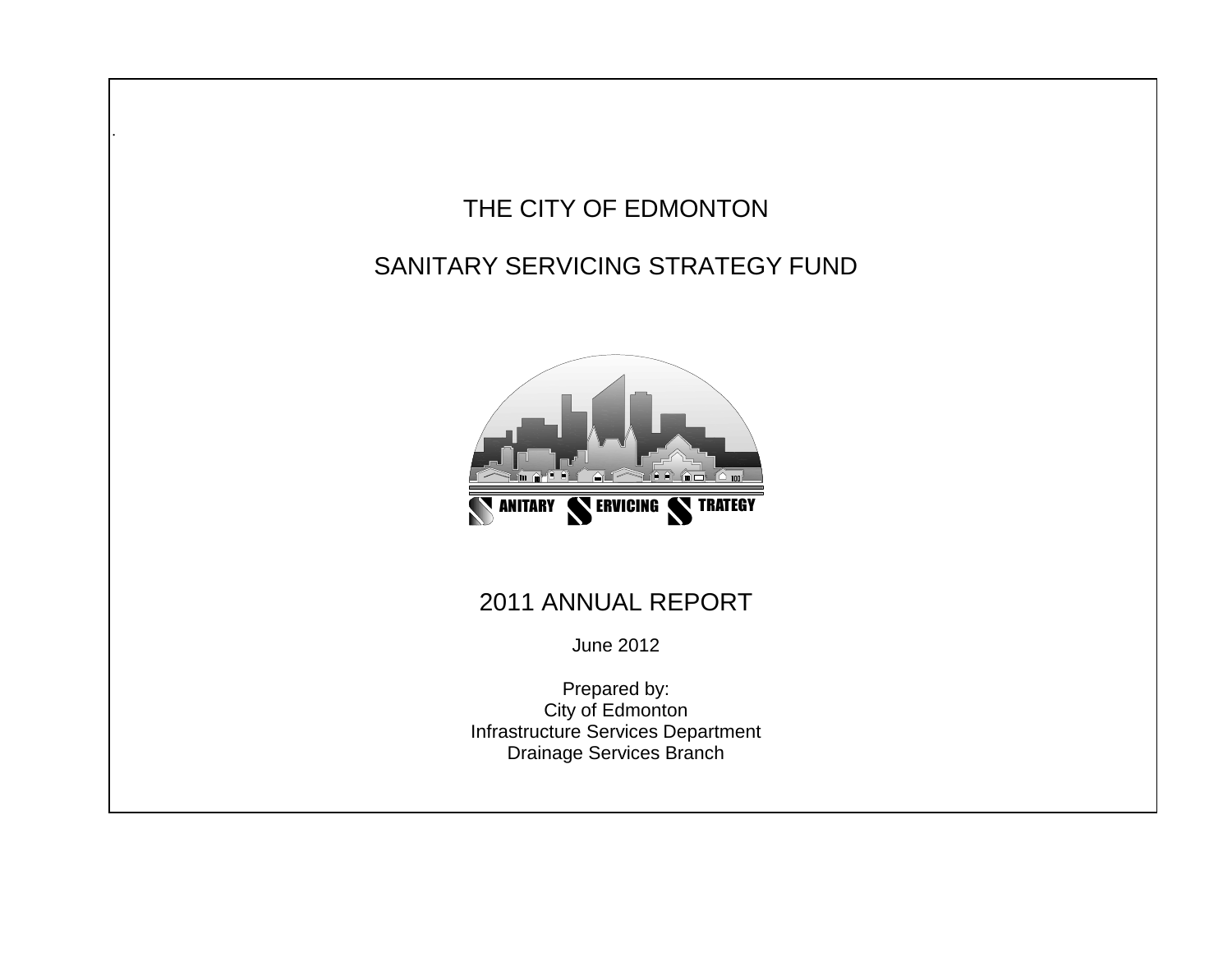## **MESSAGE FROM THE MANAGEMENT COMMITTEE**

This is the thirteenth annual report of the Sanitary Servicing Strategy Fund (SSSF). SSSF activities in 2011 included the construction completion of the South Edmonton Sanitary Sewer (SESS) Stages SA1b&c, SE4b and the North Edmonton Sanitary Trunk (NEST) Stages NL2/NL3/N1, construction starts for West Edmonton Sanitary Sewer (WESS) Stage W13 and the finalization of the concept design for SESS Stage SA10a. The SSSF Management and Operational Committees met a total of seven times separately to approve design and construction schedules, monitor construction progress, and review the financial status of the Fund. In addition, two joint meetings were held to discuss the West Edmonton Sanitary Sewer (WESS) Stage W14 project and the required actions to move it forward.

Since the program started in 1999, a total of about 31 km of tunnels and sewers had been constructed which supported close to 45,000 single family lots in addition to other multi-family residential, commercial and industrial developments.

In 2011, the SSSF Fund recorded revenues of \$18.1 million and expenditures of \$12.7 million, for a closing balance of \$27.3 million. This is an increase of \$5.5 million compared to the 2010 year-end balance of \$21.9 million. With the local economy continuing to recover, revenues were higher than the previous year. The expenditures for 2011 remained at more or less the same level as in 2010. The projected revenues in the next few years are expected to stabilize to the same level as in 2009-2011 and the SSSF Fund is in a solid financial position to undertake all planned projects over the next five years.

Our focus in 2012 will be to finish the remaining works required to put both NEST Stages NL2/NL3/N1 and SESS Stages SA1b&c into service, continue the construction of WESS Stages W13, commence the construction of SESS Stages SE4a as well as WESS Stage W14 and start the design of SESS Stage SA1a. We will also undertake a review of the WESS, NEST and SESS Functional Plans to ensure that implementation schedules can accommodate the latest growth projections as well as to ensure sustainability of the Fund.

James Tan, P. Eng. Chair, SSSF Management Committee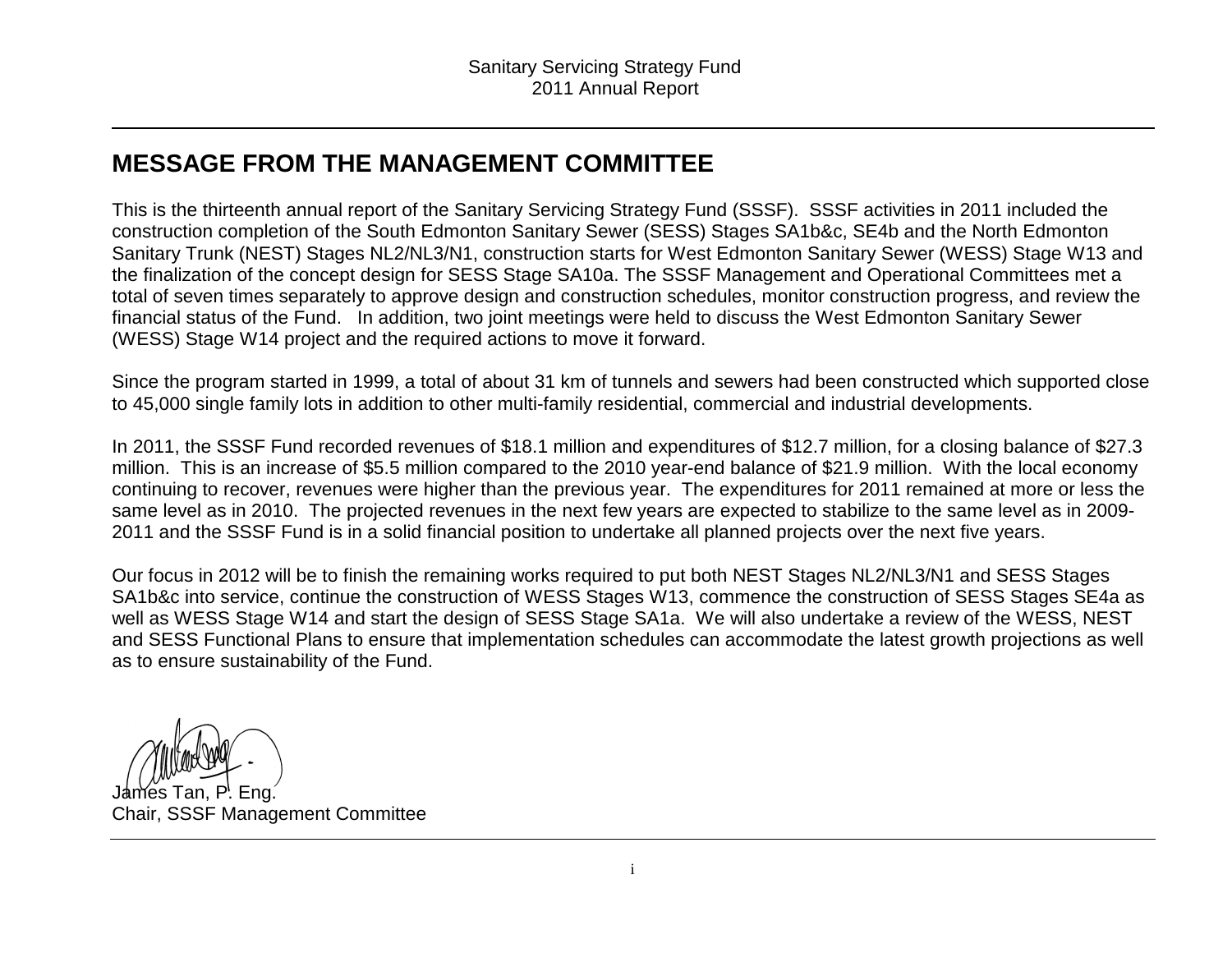## **TABLE OF CONTENTS**

|     |     |                                                                                                               | Page |
|-----|-----|---------------------------------------------------------------------------------------------------------------|------|
|     |     |                                                                                                               |      |
|     |     |                                                                                                               | -ii  |
| 1.0 |     |                                                                                                               |      |
| 2.0 |     |                                                                                                               |      |
| 3.0 |     | FIVE YEAR CONSTRUCTION PLAN ELECTION FROM CONSUMING THE SUBSECTION OF THE SUBSECTION OF THE SUBSECTION OF THE | 12   |
| 4.0 |     | <b>FUND BALANCE</b>                                                                                           |      |
|     | 4.1 |                                                                                                               |      |
|     | 4.2 |                                                                                                               | 18   |
|     | 4.3 |                                                                                                               | 21   |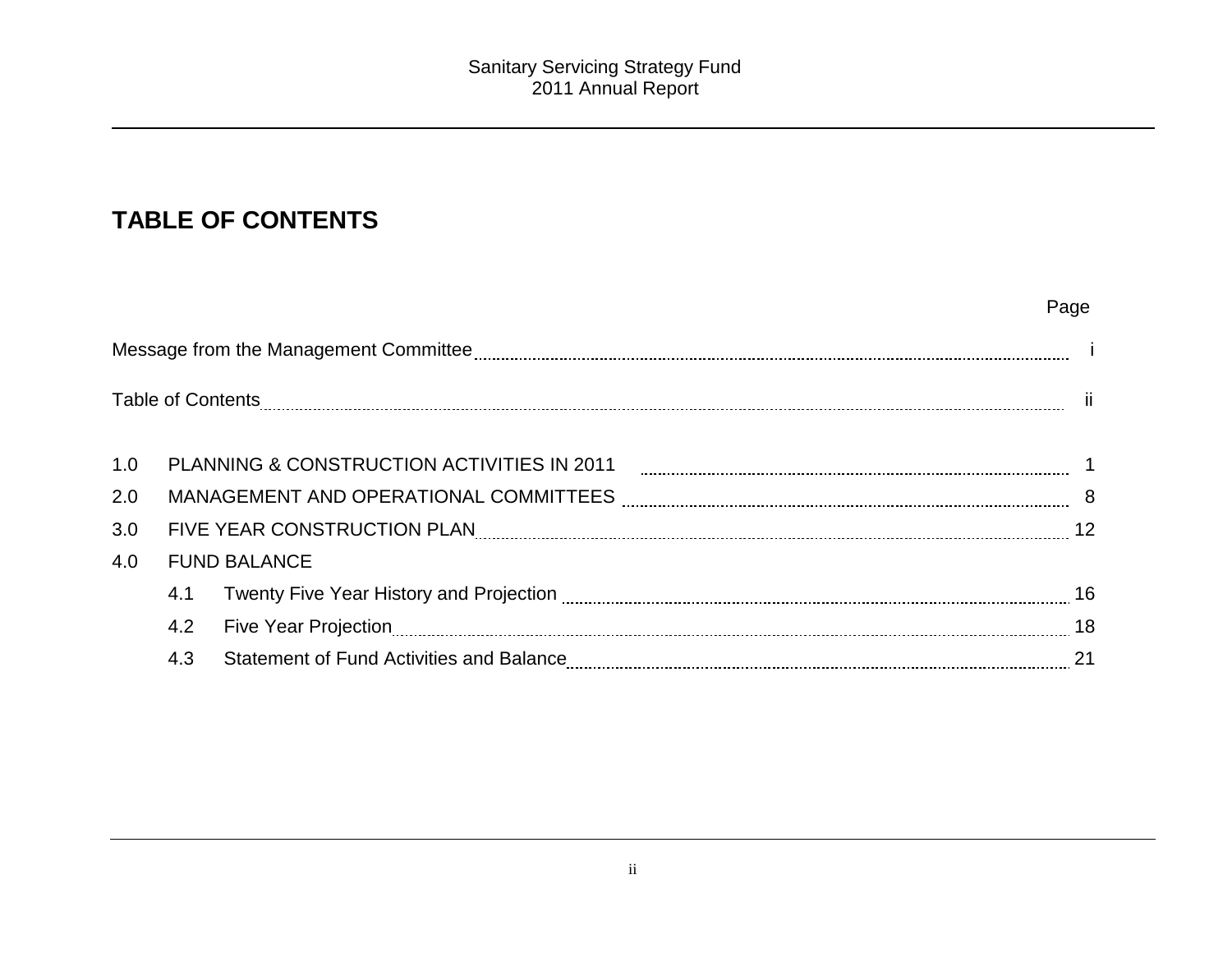## **1.0 PLANNING & CONSTRUCTION ACTIVITIES IN 2011**

The following is a summary of the planning and construction activities completed under the Sanitary Servicing Strategy (SSS) in 2011. Figures 1(a) to 1(d) are photos showing some of the construction activities.

#### **North Edmonton Sanitary Trunk (NEST) – Stages NL2/NL3/N1**

The project consists of a 3.6 km long tunnel to provide sanitary servicing to neighbourhoods north of 153 Avenue between 76 Street and Manning Drive. Tunneling work for these stages of NEST was completed in 2010. In 2011, two manhole connections to the completed tunnel and a hand tunnel connection to the existing pump station at 76 Street were completed. The Project is expected to be in service when the connections to the new developments in Schonsee are completed. Installation of the real time discharge control gate at 153 Avenue/Manning Drive has been postponed pending the completion of NEST staging review.

#### **South Edmonton Sanitary Sewer (SESS) – Stage SA1b&c**

Stages SA1b&c of SESS are required to service the Ellerslie East neighbourhoods located south of Anthony Henday Drive and east of 66 Street. Tunneling work for this project was completed in 2011. When the real time control gate is connected to the existing Mill Woods double barrel sewer in 2012, the tunnel will be put into service.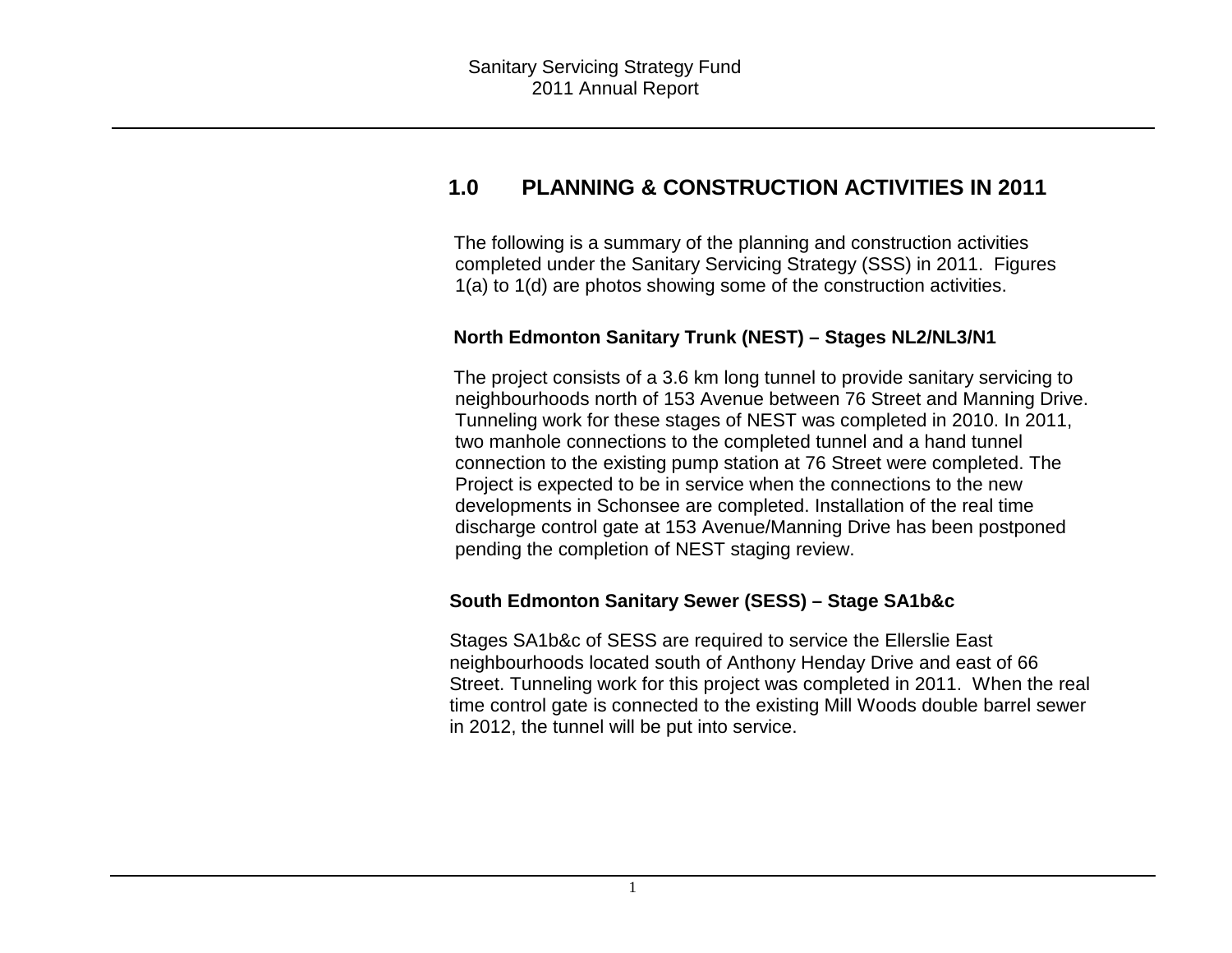#### **West Edmonton Sanitary Sewer (WESS) – Stage W13**

WESS Stage W13 is a 1.1 km long tunnel designed to provide hydraulic relief to the existing sanitary sewer system in order to provide sanitary servicing to the new subdivisions west of 199 Street and south of Whitemud Drive. Construction of this project started in September 2011 and is scheduled to be completed in 2013.

#### **South Edmonton Sanitary Sewer (SESS) – Stages SA10a**

Conceptual Design of Stage SA10a was finalized with three alignment options being brought forward for further evaluation during the preliminary and detailed design stage. Construction is currently scheduled to begin in 2013.

#### **West Edmonton Sanitary Sewer (WESS) – Stage W14**

Re-design and re-tendering of WESS Stage W14, which will provide sanitary servicing to the Big Lake and Winterburn industrial areas, were completed in summer of 2011. Final approvals of tender award were obtained from both the SSSF Management Committee and the City's Transportation and Infrastructure Committee in November 2011. Tender was awarded based on trenchless construction method rather than open cut to minimize risks during construction. The revised schedule is to start construction in early 2012 and to complete by end of 2013.

#### **South Edmonton Sanitary Sewer (SESS) – Stage SE4a**

Tender for the construction of SE4a together with other underground utilities and roadwork was issued by the developer in summer of 2011. The tender however, was not awarded as the developer was unable to secure some of the right of way south of 30 Ave SW. The City's Corporate Properties Branch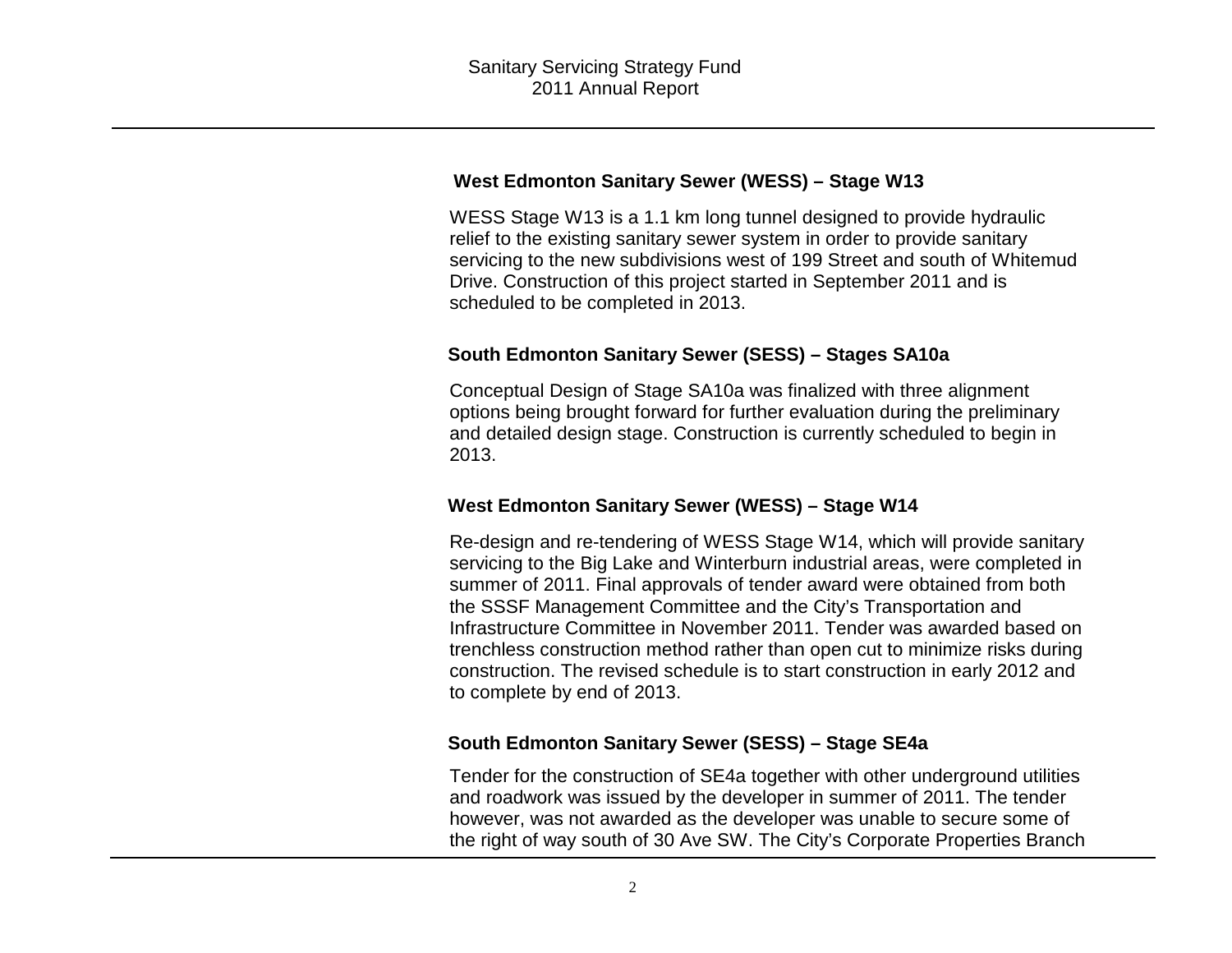has now taken over the part of the project from 25 Ave SW to 30 Ave SW in order to allow servicing of their portion of land to proceed. The construction works will now be managed by Drainage Design & Construction and will be re-tendered. Construction is expected to start in mid 2012 for completion before the end of the 2012.

#### **South Edmonton Sanitary Sewer (SESS) Stage SE4b**

SESS Stage SE4b has a total length of 1,140 meters and is located along the old 30 Ave right-of-way between 88 Street and 91 Street. Construction was advanced to 2011 ahead of the construction of the walkway and the nearby subdivision by the private developer in order to minimize construction costs. Construction of the trunk sewer was completed in the fall of 2011.

#### **SESS-SERTS Joint Planning Study**

The City and the Alberta Capital Region Wastewater Commission (ACRWC) collaborated on a joint planning study to identify integration opportunities for the future extension and upgrades of the SESS and SERTS systems. The study identified impacts on the increasing dry weather flow and wet weather flow from both the SESS and SERTS service areas to the existing downstream City sewers. Recommendations of the study include advancing the construction timing and upsizing the tunnel diameter for some sections of the SESS. Building upon this study, the SESS Functional Plan will be reviewed in 2012 to ensure that the implementation schedules can accommodate the latest growth projections as well as to ensure sustainability of the SSS Fund.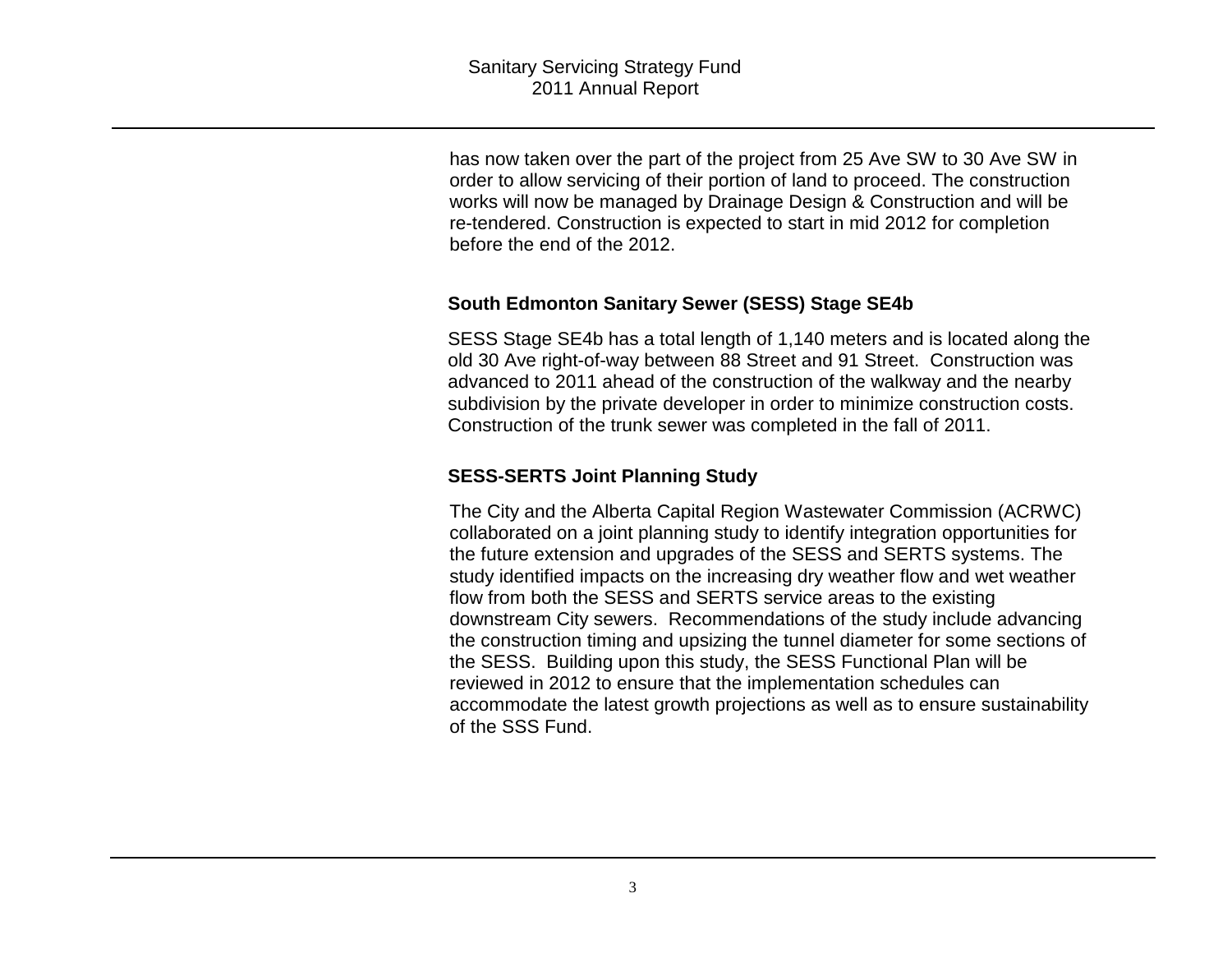# Sanitary Servicing Strategy Fund 2011 Annual Report



**Figure 1a. WESS W13 – Construction of Working Shaft**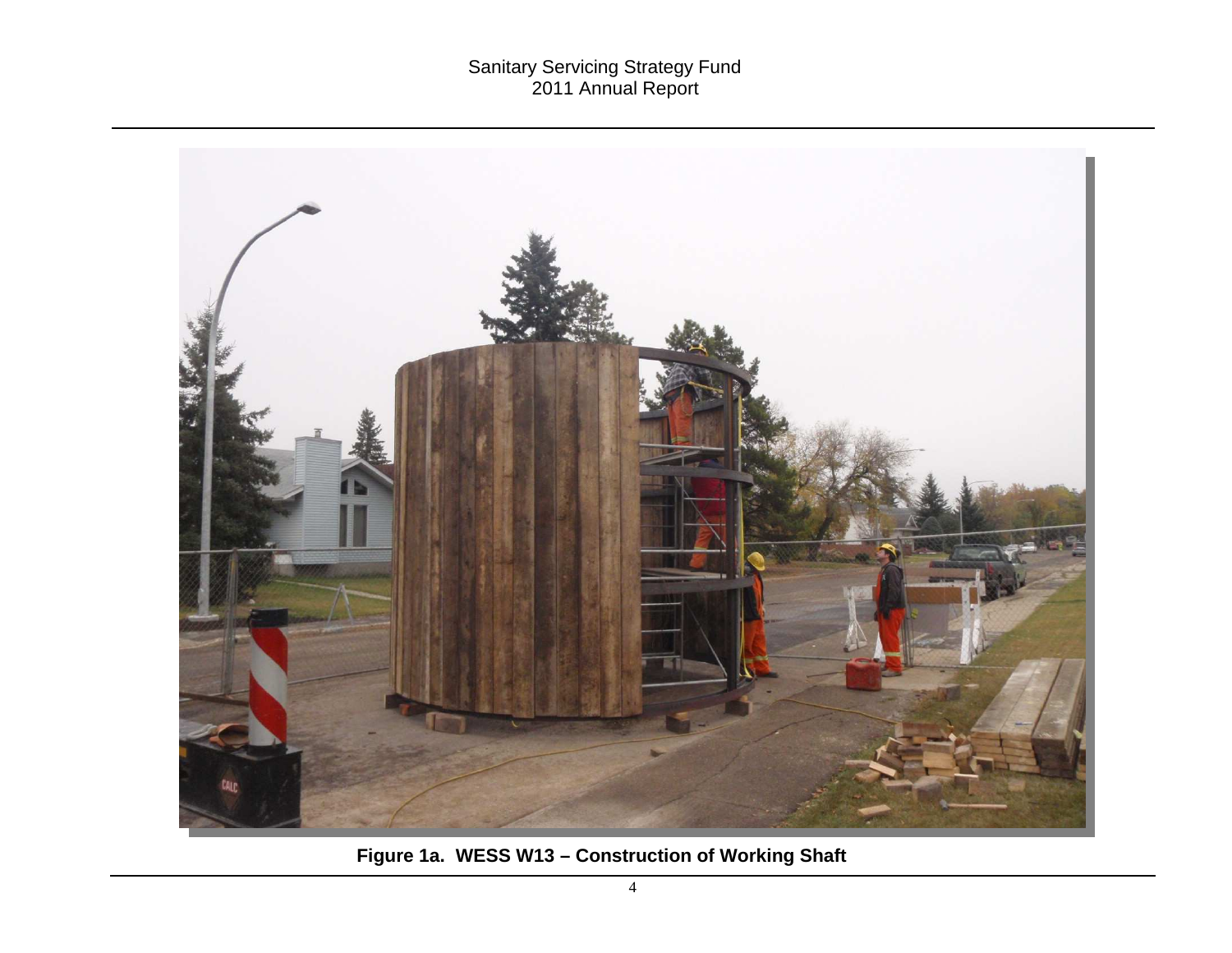# Sanitary Servicing Strategy Fund 2011 Annual Report



**Figure 1b. SESS SA1b&c – Excavation of Removal Pit**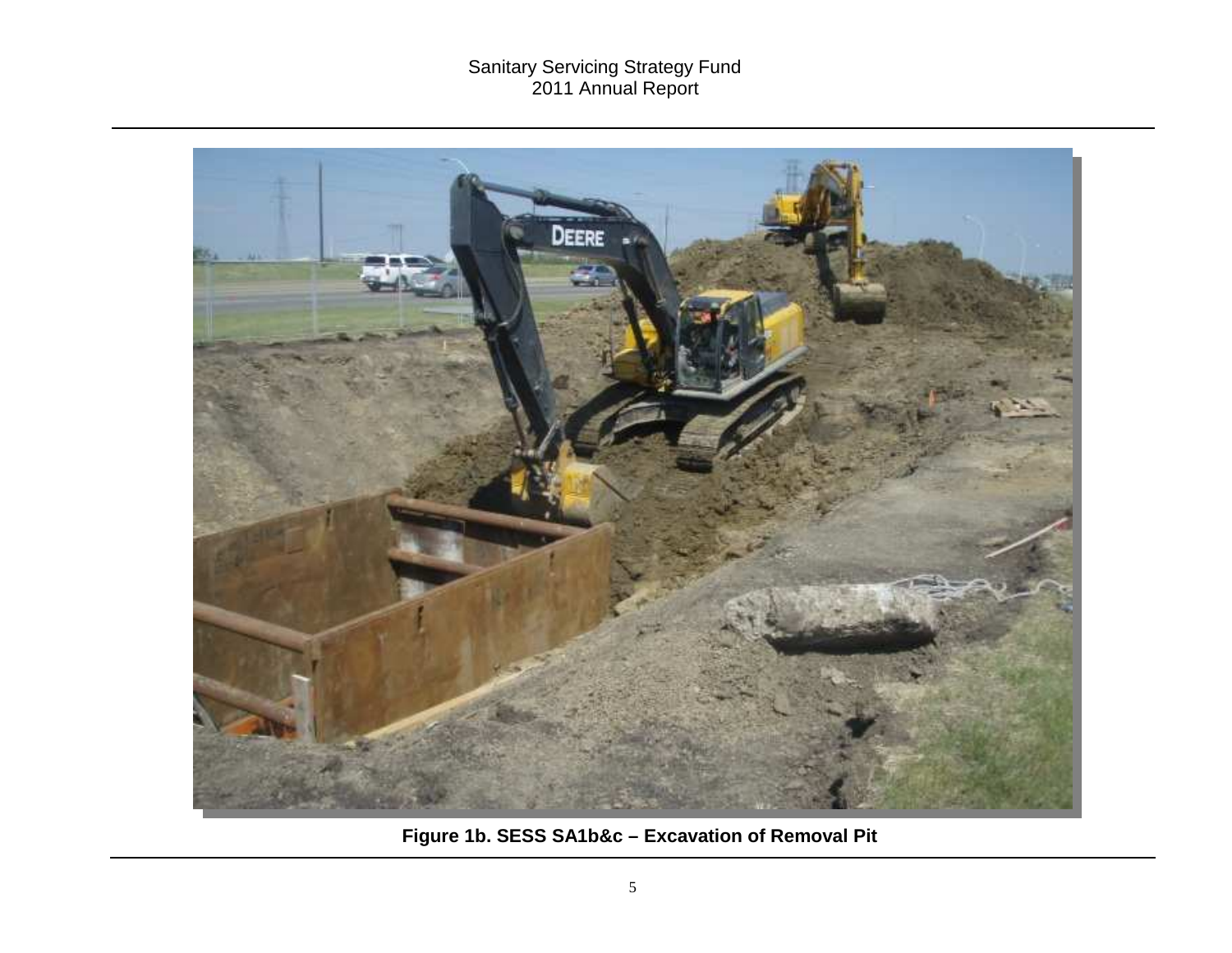

**Figure 1c. NEST NL2/NL3/N1 – Installation of Control Structure**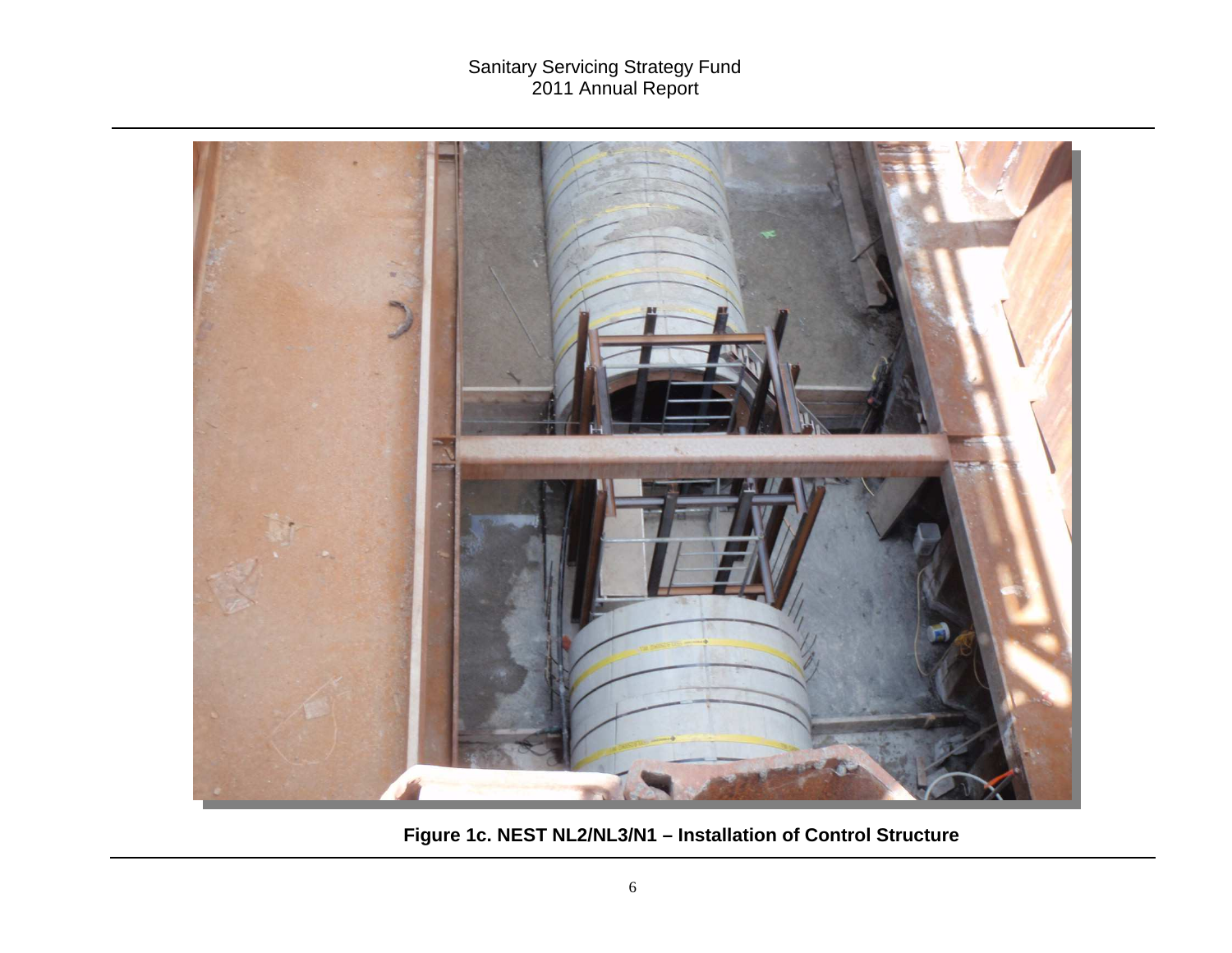

**Figure 1d. NEST NL2/NL3/N1 – Construction of Access Manhole**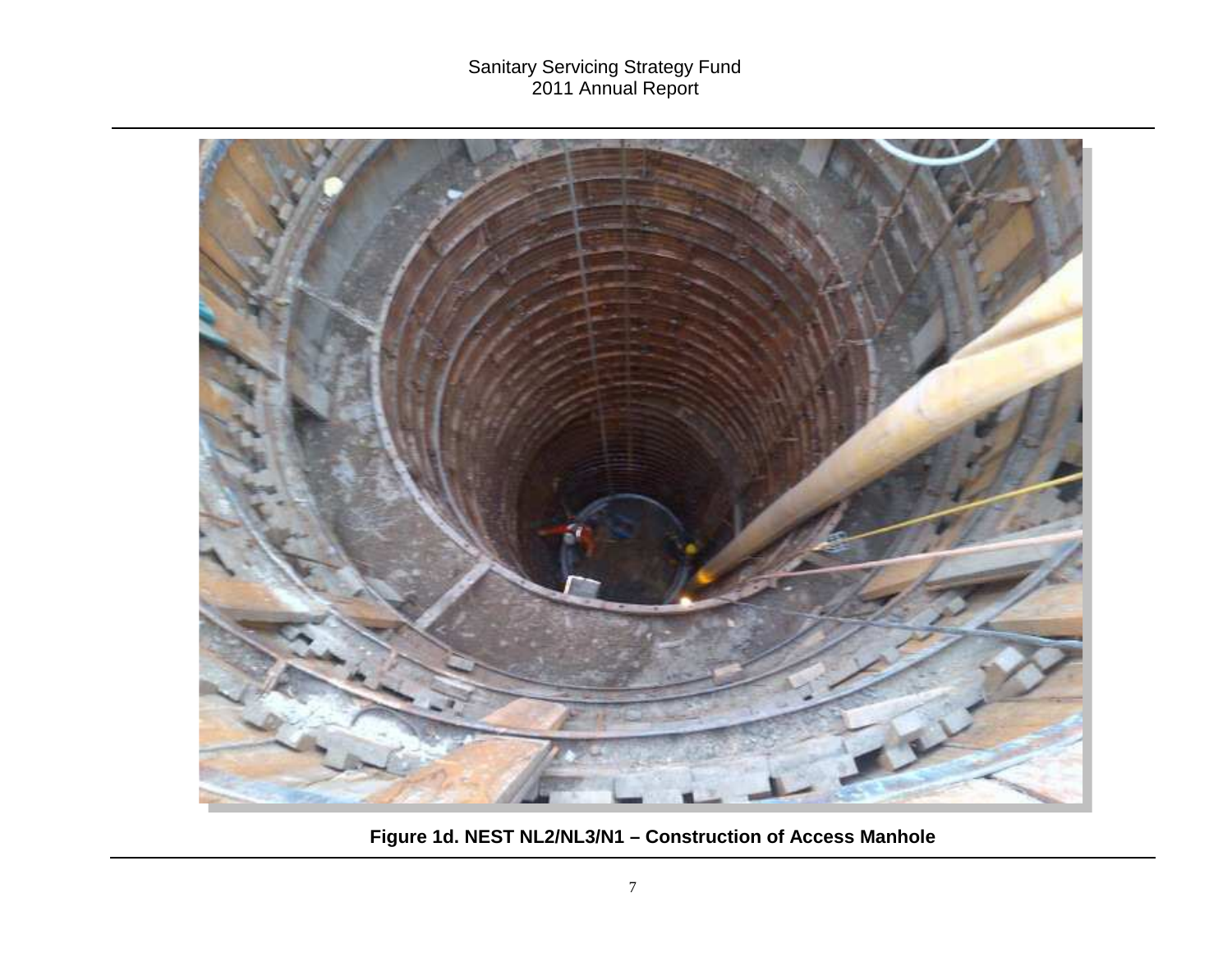## **2.0 MANAGEMENT AND OPERATIONAL COMMITTEES**

The role of the **SSSF Management Committee** is to make decisions regarding revenues, expenditures and schedules that best meet the longrange plans of all stakeholders. The Committee has six members:

Chair: Director of Drainage Planning – James Tan Members: UDI Representative – Peter Cavanagh UDI Representative – Wade Zwicker Engineering Manager of Drainage Design & Construction – Siri Fernando Senior Planner of Current Planning – Tim Ford General Supervisor of Infrastructure Planning – Francis Wu (Secretary & Non-voting Member)

The Management Committee met a total of six times in 2011 (twice in joint session with the SSSF Operational Committee). Some of the major decisions made are listed below:

- Approved advancing the construction of the full length of SE4b (approximately 1,140 m) prior to the downstream section SE4a. Subsequently, also approved the tender award and a revised budget of \$3.4 M for the project.
- Approved the revised schedule of W13 to commence construction at the end of 2011 with completion in 2013 at the original budget estimate of \$11.83 M in order to stay ahead of the roadway reconstruction works planned under the Neighbourhood Renewal Program.
- Approved the payment arrangement from Sanitary Utility (SU) to the SSSF for SSTC payment on behalf of homeowners applying to legalize their existing secondary suites, whereupon the payment will be deferred

*Major decisions made by the Management Committee in 2011 were:* 

- *Approved construction and tender award of SE4b*
- *Approved advancing construction of W13 to match roadwork schedule*
- *Approved payment of SSTC from SU to SSSF for qualified*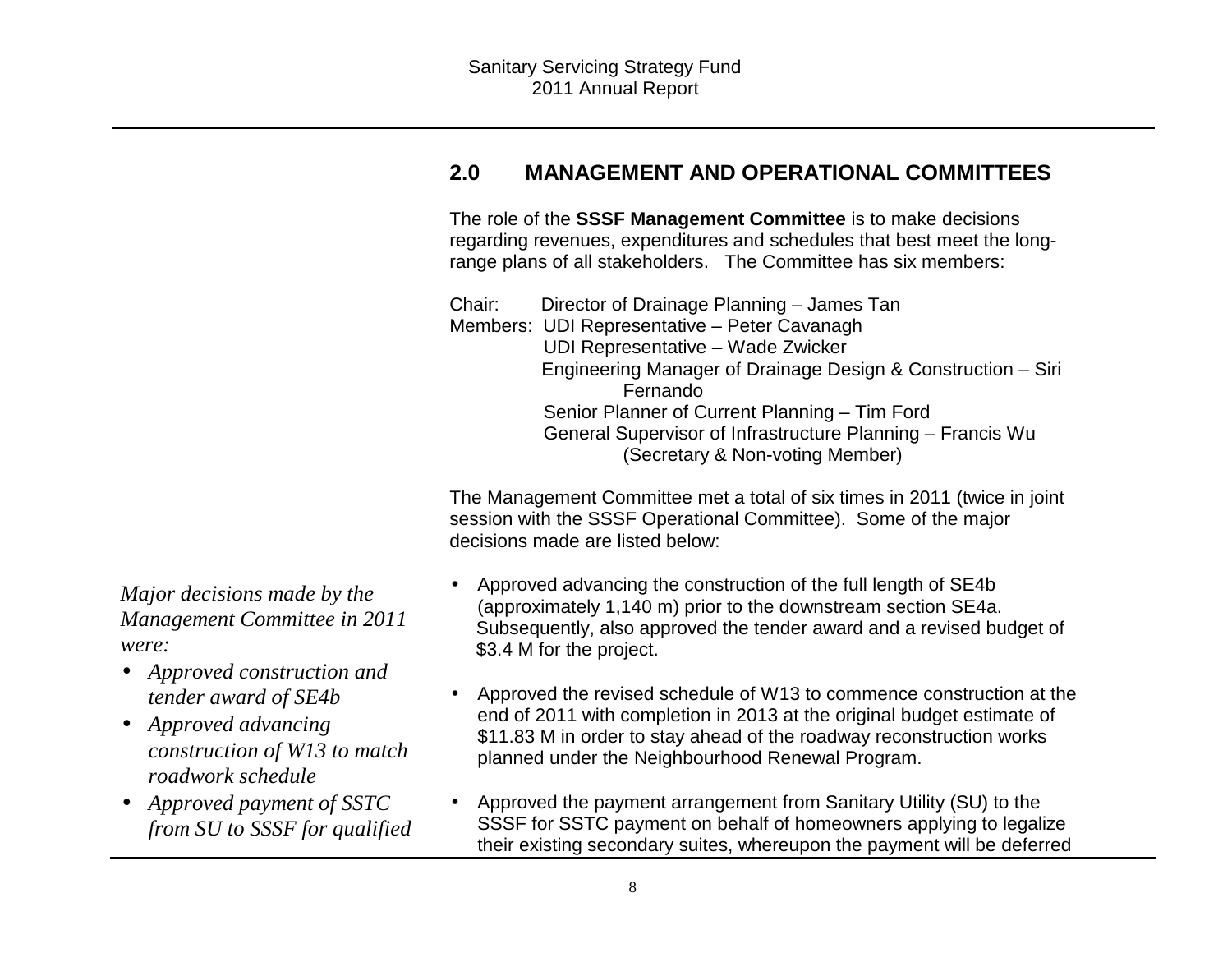*homeowners with secondary suites, on a deferred payment basis starting after 2023* 

- *Approved tender award for W14 upon review of Operational Committee*
- *Approved postponement of construction of SA10a*
- *Approved payment for the chemical cost of odour treatment at the Ambleside pump station*
- *Increased SSSF rates by 3.75% effective January 1, 2012*

until after 2023 and the amount of annual deferred payment to the SSSF will be determined by the SU each year.

- Approved to proceed with the tender of W14 using the base design option as recommended by the SSSF Operational Committee, with the final decision to award the tender subject to the bid prices and affordability of the SSS Fund.
- Approved the W14 tender award of \$21 M based on the contractor's lower alternate lump sum bid and schedule (trenchless construction instead of open cut with an extended schedule), following review by the SSSF Operational Committee.
- Approved to postpone the start date of SA10a from 2012 to 2013.
- Approved the purchase of, and payment by SSSF for, the odour treatment chemical to be used at the Ambleside pump station starting January 2012 until the treatment is no longer needed.
- Proposed an increase to SSSF rates by 3.75% effective January 1, 2012.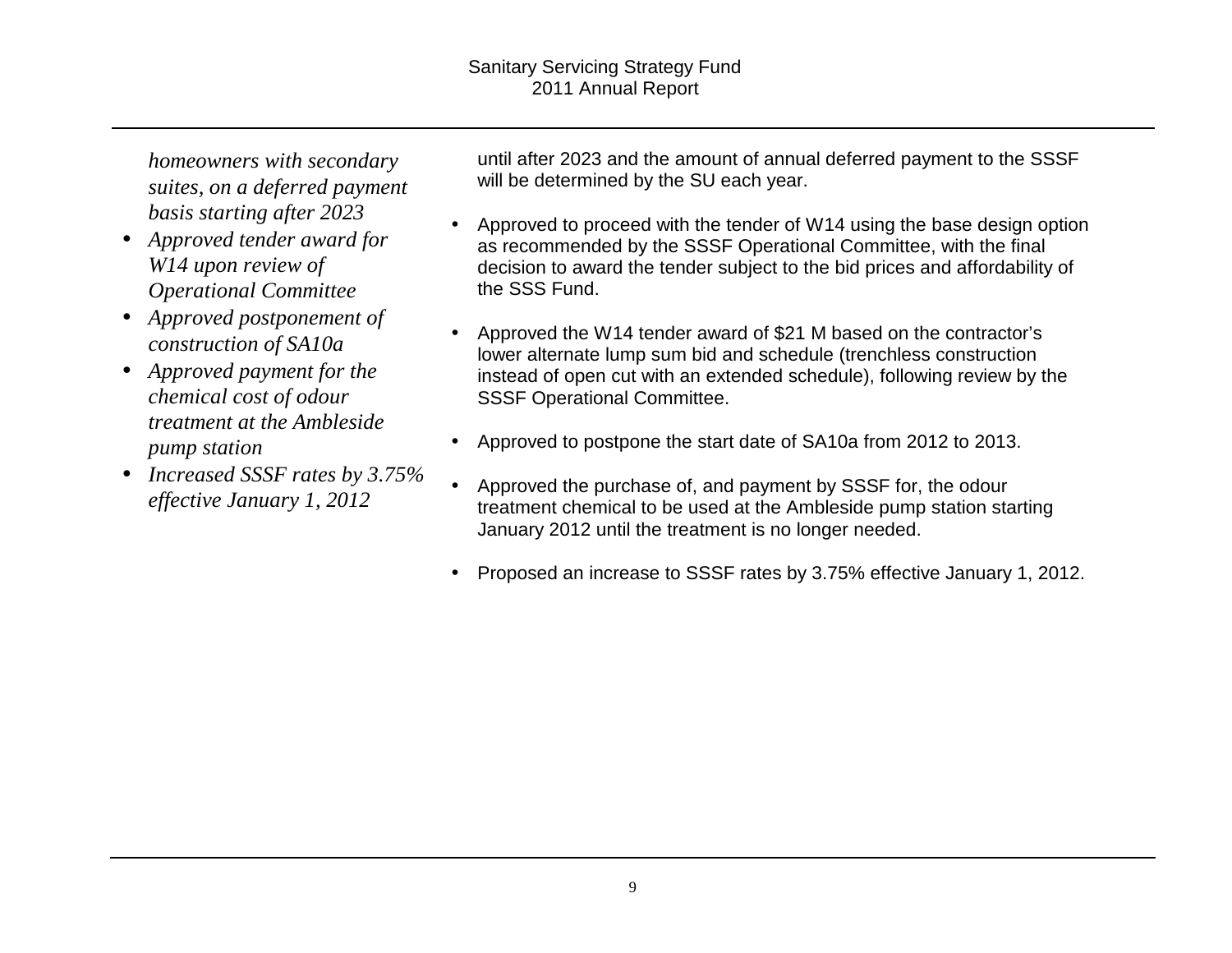The **SSSF Operational Committee** provides recommendations to, and flags relevant issues for consideration by, the SSSF Management Committee regarding the timing and capacity requirements for new SSS trunk construction. The Committee is made up of seven members:

| Chair:   | General Supervisor of Strategic Planning – Albert Kwan/<br><b>Michael Porretta</b> |
|----------|------------------------------------------------------------------------------------|
| Members: | Program Manager, Drainage Design & Construction-Arbind<br>Mainali                  |
|          | UDI Representative - Leo Levasseur                                                 |
|          | UDI Representative - George Cantalini                                              |
|          | Director of Development Coordination, Sustainable                                  |
|          | Development - Orest Gowda                                                          |
|          | Drainage Financial Coordinator - Bonnie Bryks/Stephen<br>Cheung                    |
|          | Senior Engineer, Drainage Planning- David Leung<br>(Secretary)                     |

*Major accomplishments by the Operational Committee in 2011 include:* 

- *Recommended to advance the construction of SE4b to coordinate with land development construction activities*
- *Recommended to move up construction of W13 to meet the roadwork schedule*
- *Provided technical support to the Management Committee for their decision on W14*

The Operational Committee met five times in 2011 (twice in joint session with the SSSF Management Committee) and achieved the following major accomplishments:

- Recommended to advance the construction of SE4b by open cut in 2011 in coordination with development activities on the adjacent lands. This was based on reviews of construction and staging options and land availability.
- Recommended to move up the construction start of W13 to late 2011 to coordinate with roadway reconstruction schedule in the neighbourhood.
- Investigated and evaluated the design and construction options for W14, and made recommendations to the SSSF Management Committee on the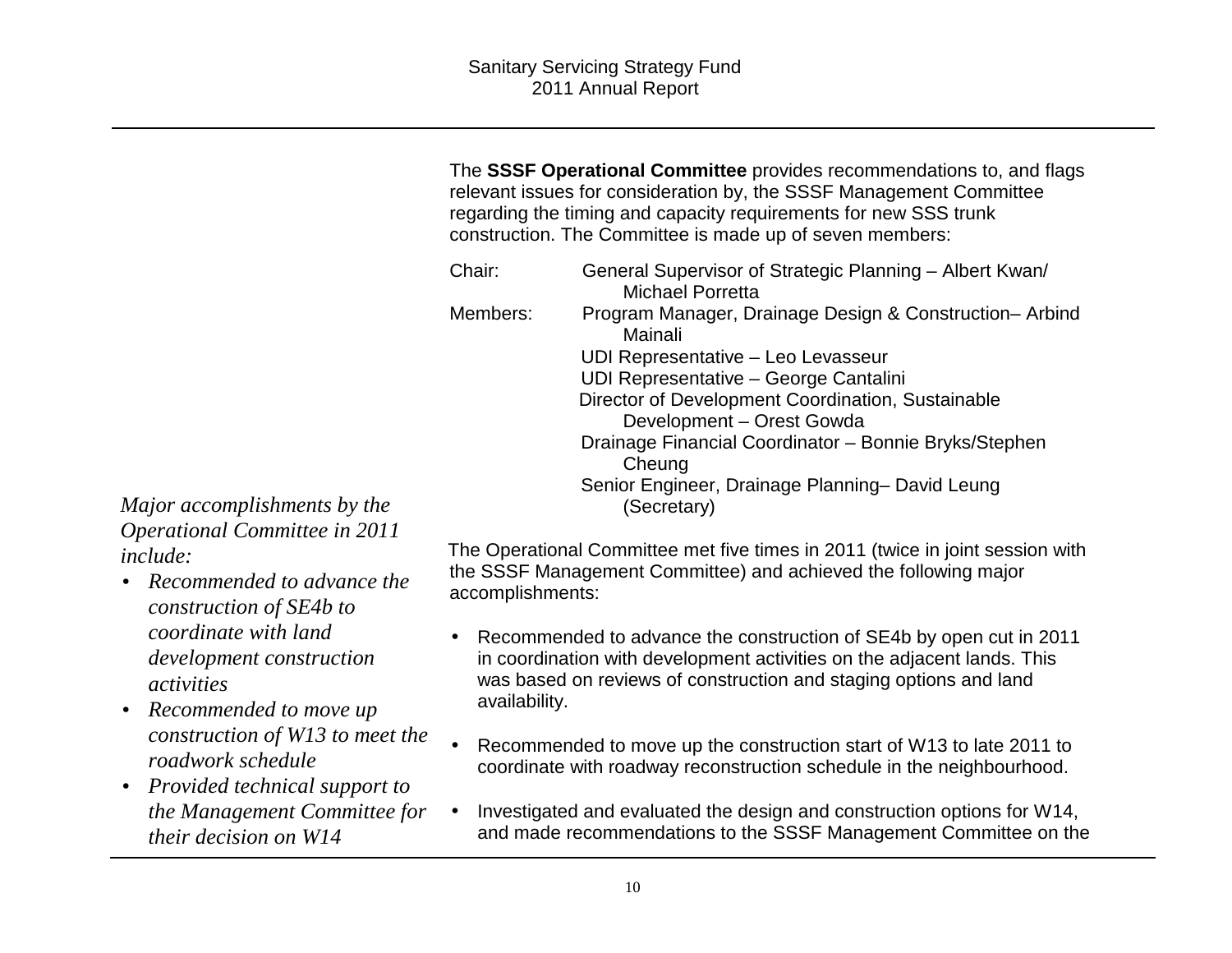.

- *Recommended commencement of preliminary design for SA10a*
- *Investigated odour treatment methods for Ambleside Pump Station*
- *Completed the joint SESS-SERTS planning study with ACRWC*

tendering and subsequent award for the work.

- Accepted the conceptual design of SA10a and recommended to proceed with the preliminary design.
- Investigated treatment methods to address odour concerns reported in the vicinity of the Ambleside Pump Station and force main. Recommended a nitrate-based treatment method based on successful pilot testing.
- Completed a joint planning study with the ACRWC to identify future implementation issues for the SESS-SERTS system expansion and upgrades.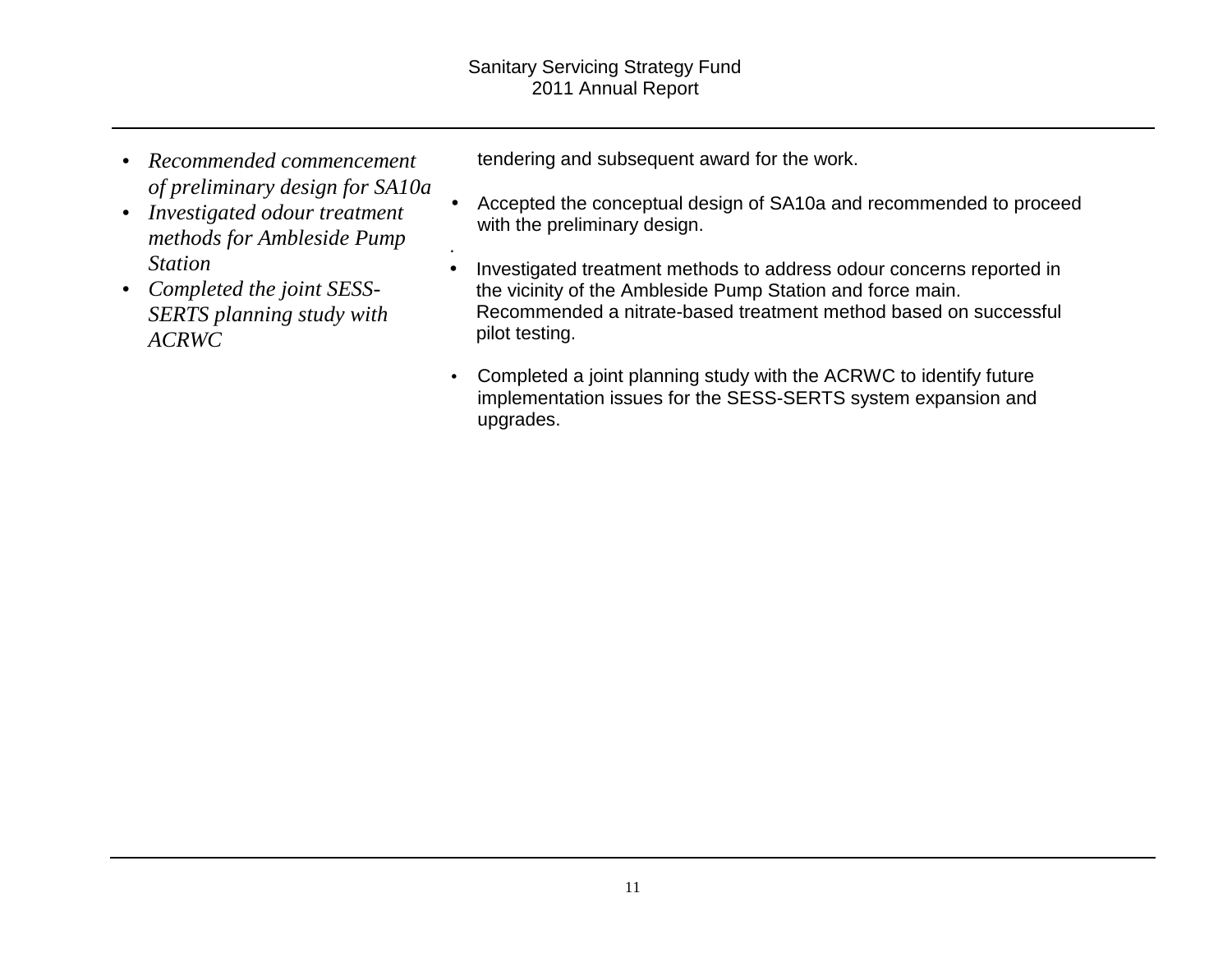## **3.0 FIVE YEAR CONSTRUCTION PLAN**

The following section outlines the proposed major SSS trunk construction program for the next five years (2012-2016). This proposed program is developed to support orderly development throughout the City of Edmonton in a cost effective manner, using latest population and employment projections available to the City as well as input from the development industry. It also strives to meet the important objective of maintaining a positive balance for the Fund. The locations of the construction projects are shown in Figure 2.

#### **2012 – North Edmonton Sanitary Trunk (NEST) Stages NL2/NL3/NL1**

*NEST Stages NL2/NL3/NL1 will be put into service for Schonsee and Joviz neighbourhood* Construction of NEST Stages NL2/NL3/NL1 began in late 2007. The tunnel has already been completed. As soon as all other sanitary connections are made, the tunnel will be put into service.

#### **2012 – West Edmonton Sanitary Sewer (WESS) Stage W14**

*Construction for WESS Stage W14 is planned to start in 2012* Construction of WESS Stage W14 is scheduled to start in early 2012 and planned to be completed by the end of 2013.

#### **2012 – South Edmonton Sanitary Sewer (SESS) Stage SE4a**

Construction of SESS Stage SE4a along the new 91 Street from 25 Ave SW to 30 Ave SW, connecting the recently completed Stage SE4b to the downstream SE3 trunk, is expected to start in summer of 2012 and be completed by year end. This is the final stage to be completed for the entire southeast section of the SESS trunk.

*Construction of SESS Stage SE4a in 2012 will complete the entire southeast portion of the SESS trunk*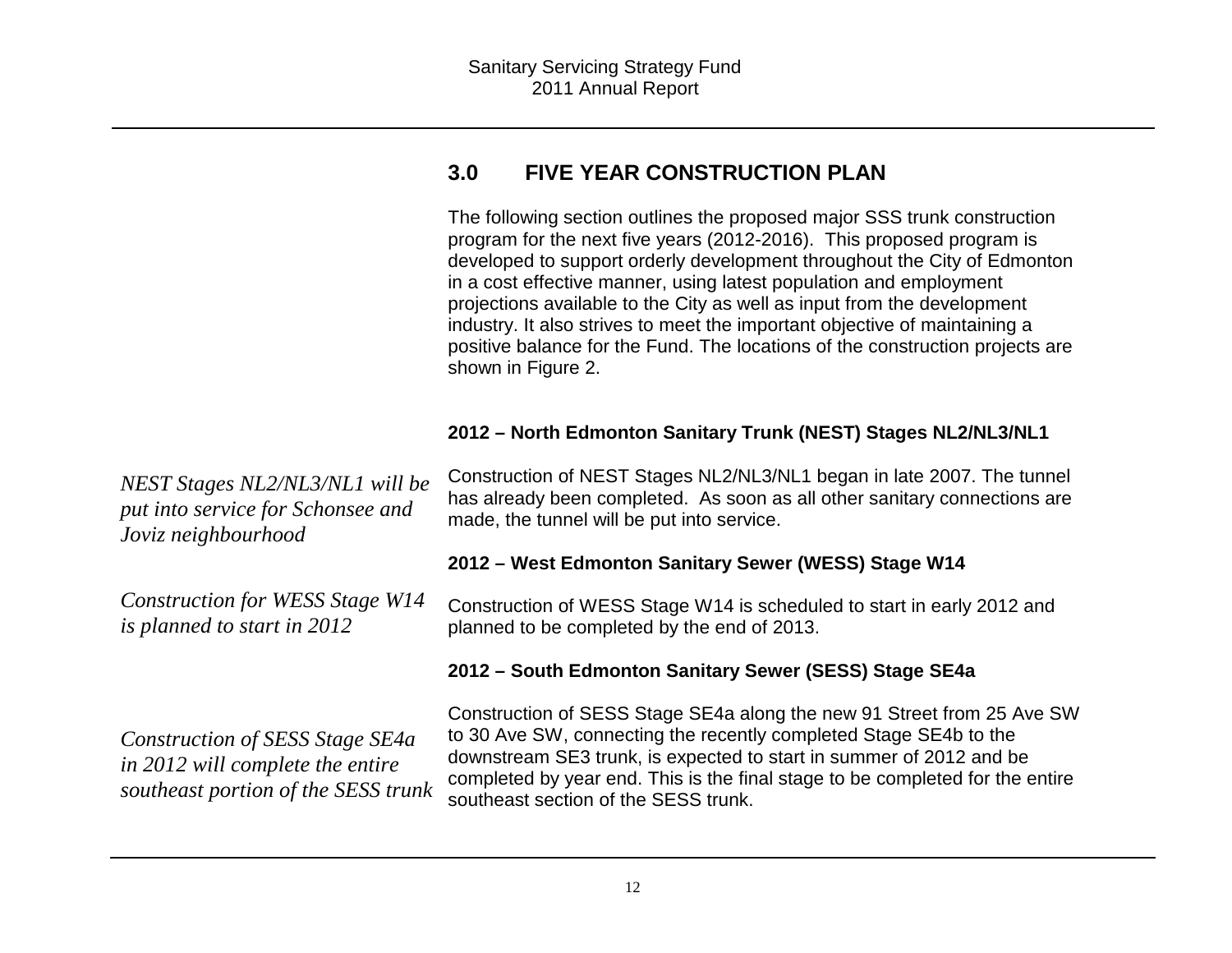## *SESS Stage SA1b is to provide permanent sanitary servicing to the Ellerslie East neighbourhoods by 2012*

*Construction of WESS (Stage W13) is planned to be completed in 2013* 

*SESS Stage SA10a will provide sanitary servicing for Maple Ridge Industrial development* 

*SESS Stage SA1a will allow the SESS flow to bypass the SERTS* 

#### **2012 – South Edmonton Sanitary Sewer (SESS) Stages SA1b&c**

The tunneling work for SESS Stages SA1b&c was completed in 2011. Once all connections to the existing sewers are made and the real time control gate is installed at the existing double barrel sewer connection, the tunnel will be put into service in 2012. This will provide permanent sanitary servicing to the Ellerslie East neighbourhoods.

#### **2011 to 2013 - West Edmonton Sanitary Sewer (WESS) Stage W13**

Construction started at the end of 2011 and will continue until 2013. Once completed, it will allow future development areas in West Edmonton to be serviced without the need for local wet weather flow storage.

#### **2013 to 2015 – South Edmonton Sanitary Sewer (SESS) Stage SA10a**

This section of SESS will be constructed along 34 Street south of the Sherwood Park Freeway. It will provide sanitary servicing to the early stages of Maple Ridge Industrial Area. Construction work is tentatively planned to start in 2013.

#### **2013 to 2015 – South Edmonton Sanitary Sewer (SESS) Stage SA1a**

SESS Stage SA1a will connect the SW1 pump station at Ellerslie Road and Parsons Road to Stages SA1b&c. This segment will allow the SESS flow to bypass the SERTS and no longer be limited by its available capacity. Construction of SA1a is tentatively scheduled to start in 2013 and be completed by 2015.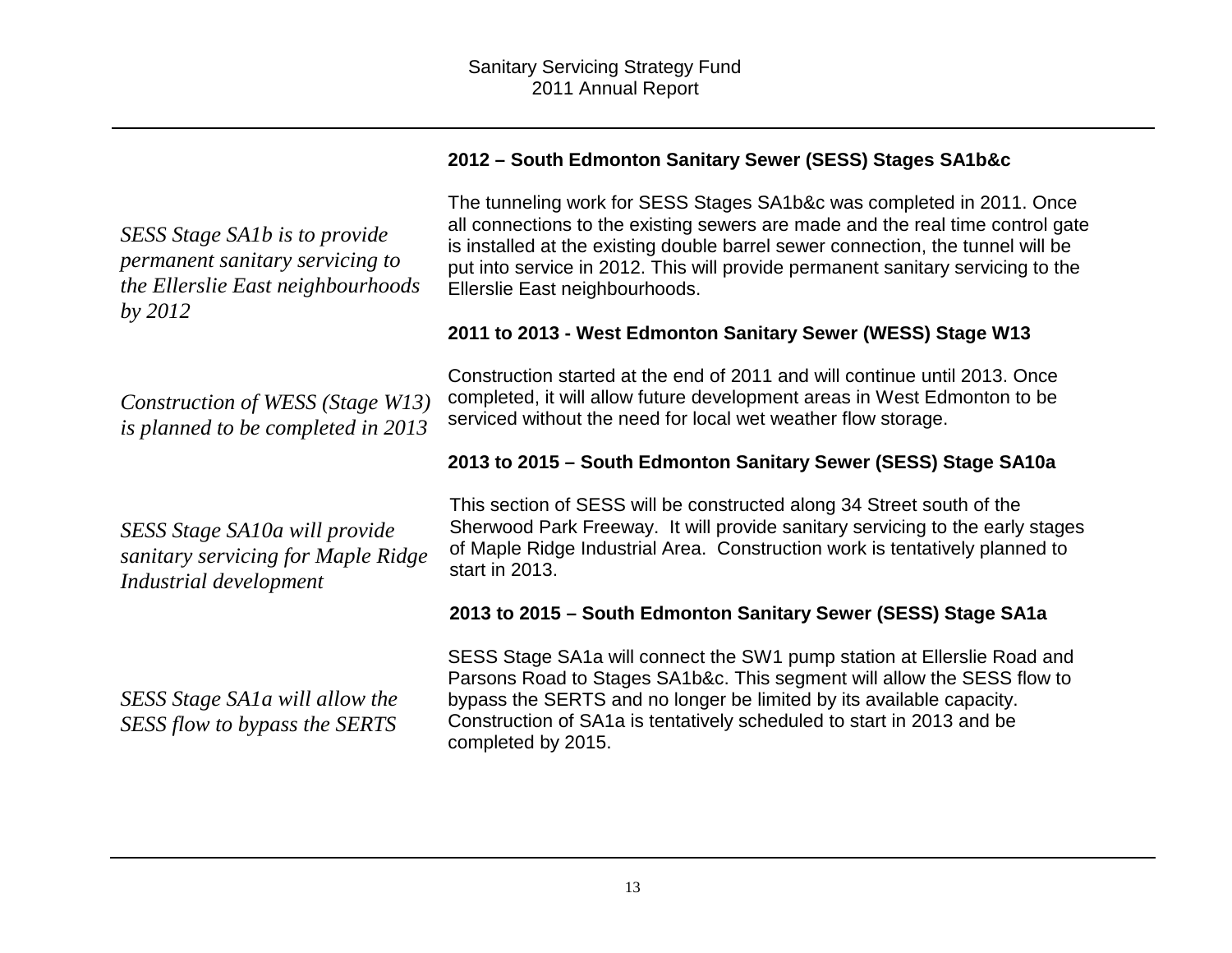#### **2015 – South Edmonton Sanitary Sewer (SESS) Stages SW4 & SW5**

*SESS Stages SW4 & SW5 will service additional development in the Windermere area*

This portion of SESS will be constructed south of Anthony Henday Drive from 141 Street to 156 Street. It is planned to service additional development in the Windermere area. Construction is expected to commence in 2015 and be completed by 2018.

#### **2012 – SESS, NEST and WESS Functional Plans Reviews**

*SESS, NEST & WESS Functional Plans will review implementation schedules*

The WESS, NEST and SESS Functional Plans reviews will be carried out in 2012 to ensure that implementation schedules can accommodate the latest growth projections as well as to ensure sustainability of the Fund.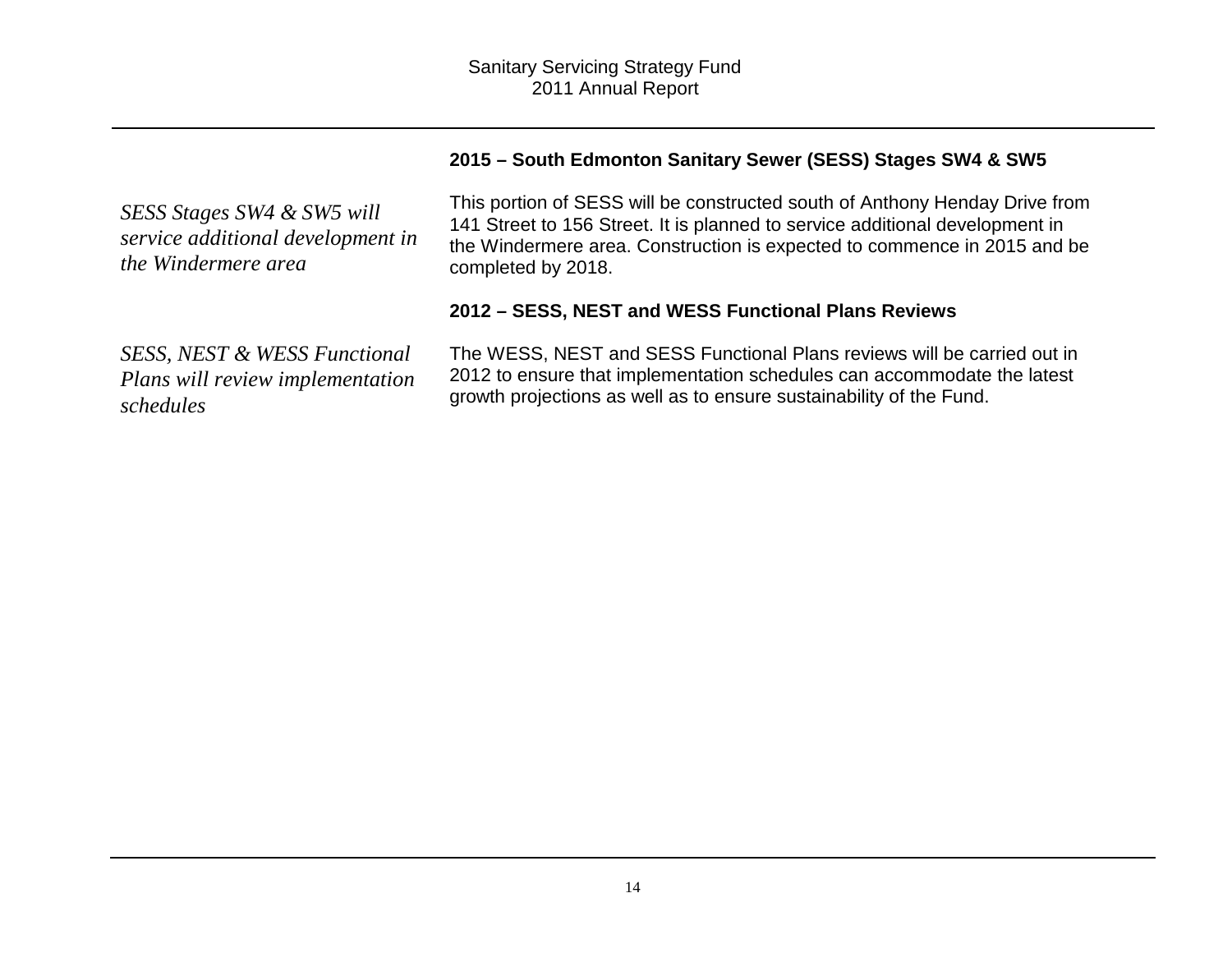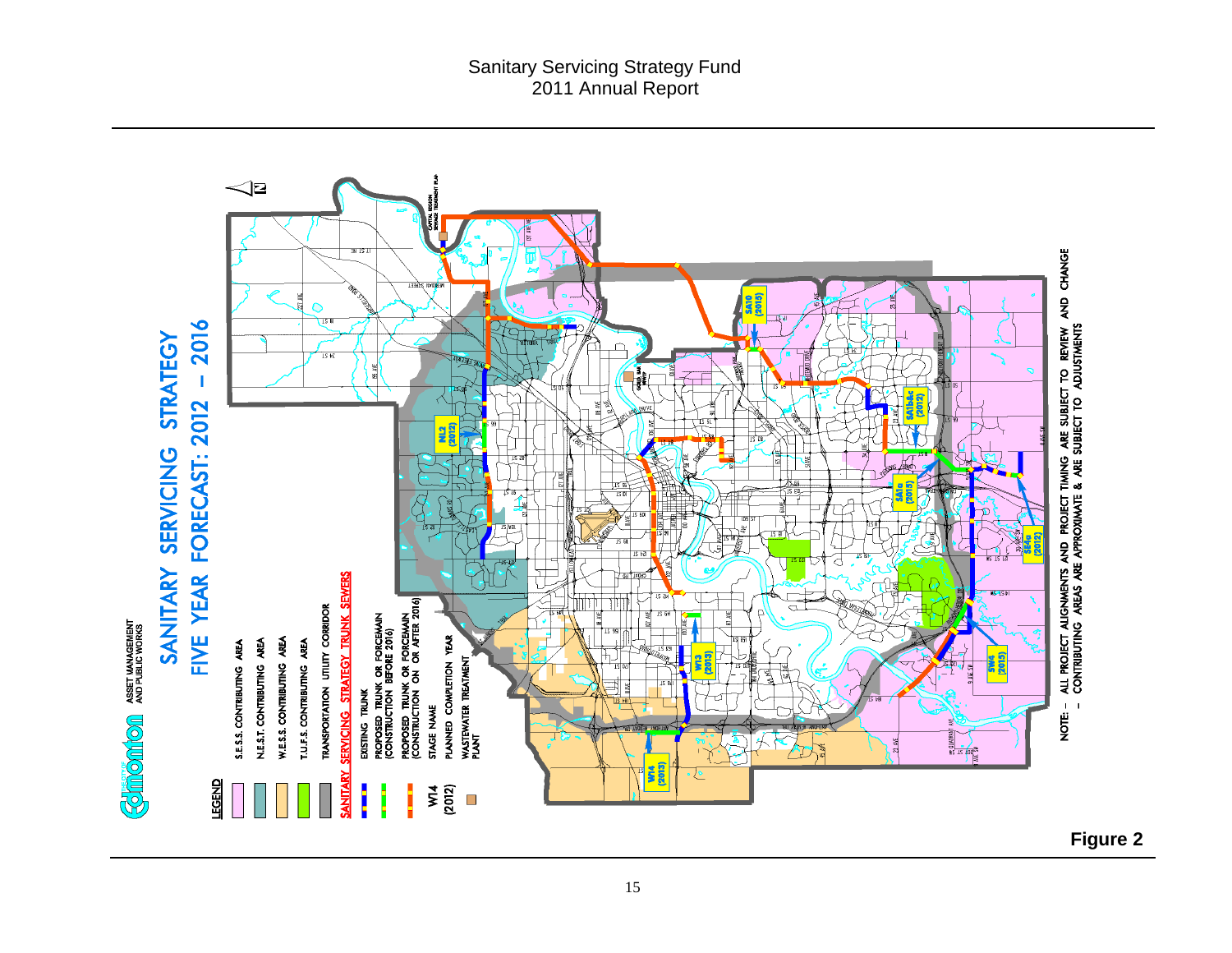#### **4.0FUND BALANCE**

## **4.1 TWENTY FIVE YEAR HISTORY & PROJECTION**

The SSSF Financial Model was updated in 2011 to reflect the changing economic situation, particularly the construction cost inflation and near term revenue projections. In addition, construction schedules for some segments were adjusted to reflect the latest planning. The latest cashflow projection shows that the fund balance will be slightly lower than those recorded in previous years during the next three years but will remain in a positive position throughout the next fifteen years. Figure 3 shows the twenty five year fund balance history and projection (1999 to 2025).

The following general assumptions have been adopted in the current version of the Model:

- a) Population projections were based on the latest Edmonton census data from spring 2006, adjusted based on actual yearly increases.
- b) Annual inflation rate for construction costs is revised to 4% for 2012 increasing to 5% in 2015.
- c) Annual interest rate is assumed to be 1.5% 4.0% during the next 5 years

*The next 15 years show a positive fund balance despite a large construction program during the next 3 years*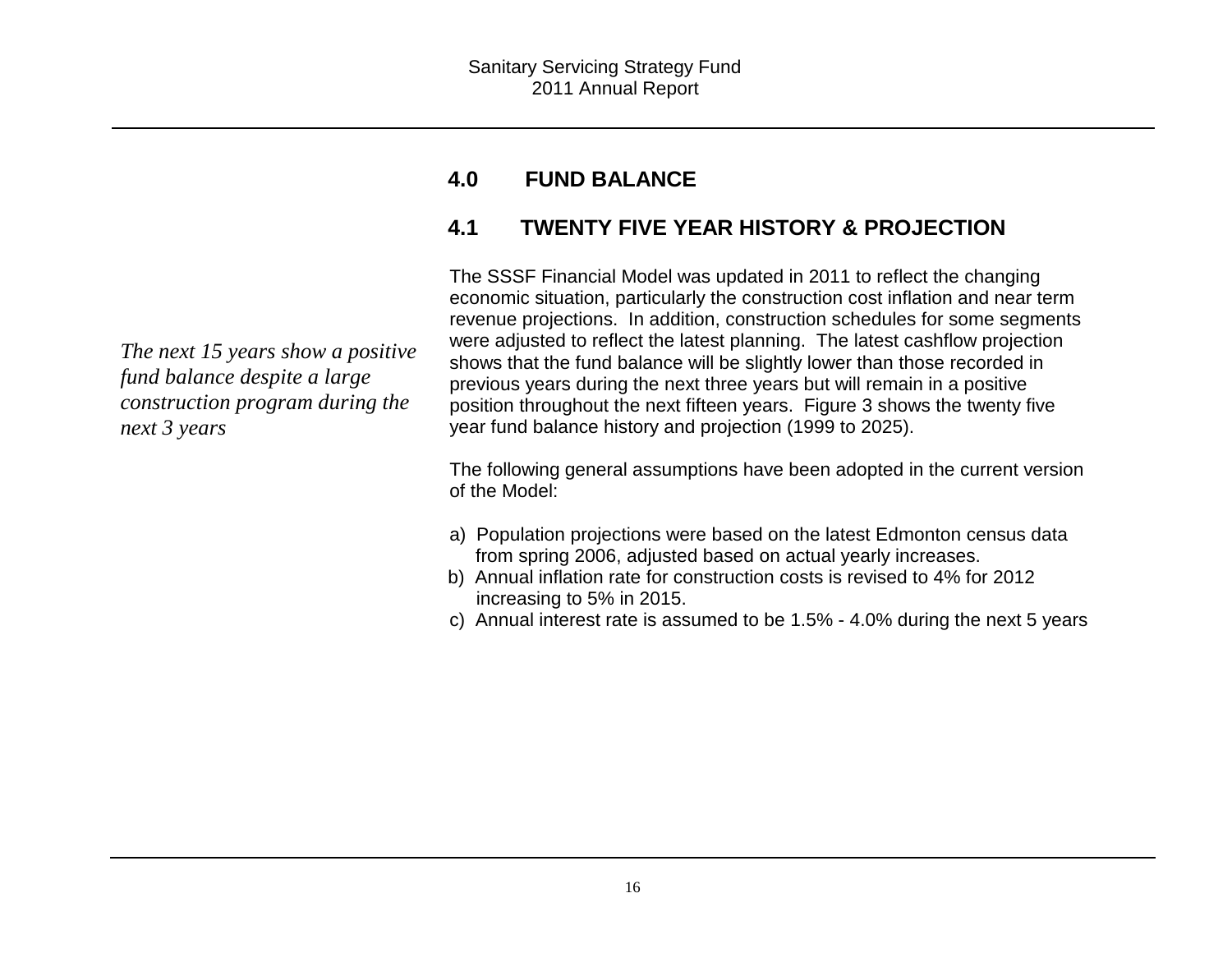#### Sanitary Servicing Strategy Fund 2011 Annual Report

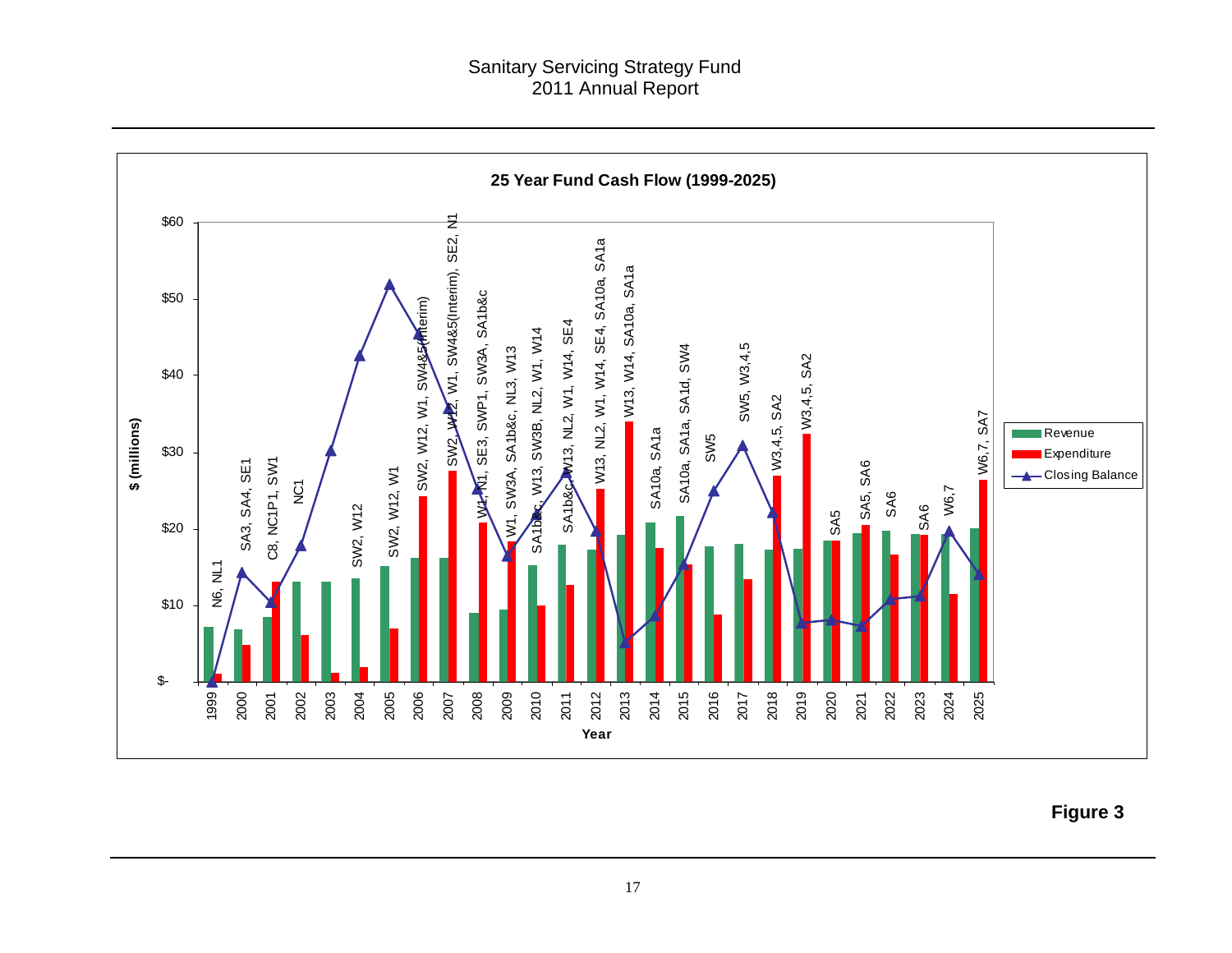### **4.2 FIVE YEAR PROJECTION**

Table 1 shows the five-year revenues and expenditures projections for the Fund based on the latest information available.

#### **REVENUES**

**Opening Balance for 2012** – The SSSF cash balance as of December 31, 2011.

**Interest (2012-2016)** – Interest rates used varied from 1.5% to 4.0% perannum based on the estimated mid-year balance.

**Utility Contribution –** This amount represents contributions from the Sanitary Utility for diversion of sanitary flows from serviced City lands to the new trunk system constructed under the SSSF. These lands are located in Mill Woods and Castle Downs. The amount is calculated based on an estimate of the SSTC these lands would have to pay. Based on results of the lot counts conducted in 2000, the Sanitary Utility would make annual contributions of \$2.6 million to the SSSF until 2014. In March 2006, City Council approved the recommendation to change the Utility Contribution amount to \$1.3 million for 17 more years commencing on January 1, 2007.

**Sanitary Sewer Trunk Charge (SSTC)** – The SSTC is collected when an application is made for a development permit or sanitary service connection. This charge applies to all new and re-developments in the City. Rates for 2012 were increased by 3.75% from 2011. The following are the SSTC rates for 2011 and 2012:

*Utility Contribution represents contribution from the Sanitary Utility for diversion of sanitary flows from serviced City lands to the new trunk system constructed under the SSSF* 

*The Sanitary Sewer Trunk Charge for 2012 has increased by 3.75% from 2011*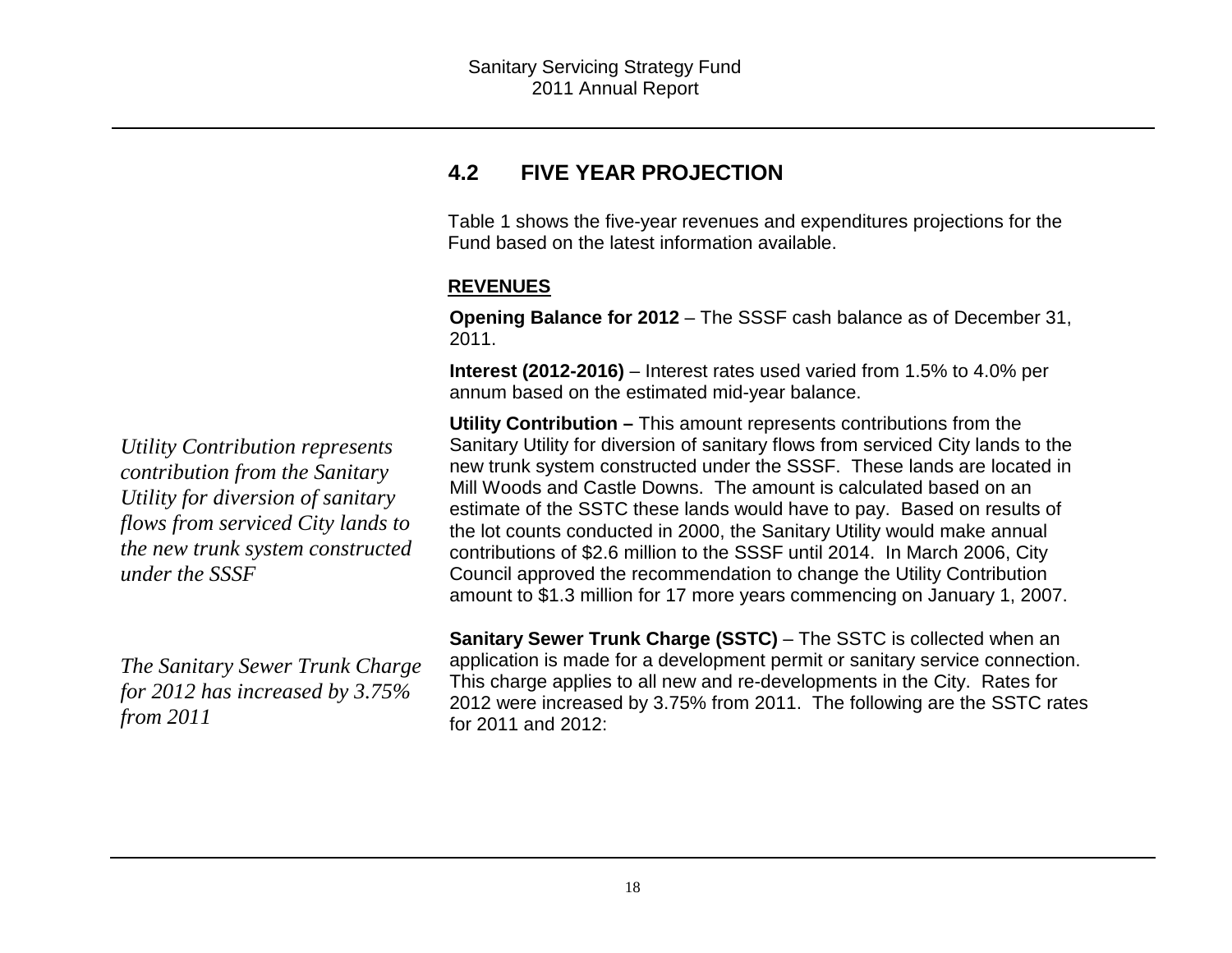|                                                                    | Type of development<br>Single-family/Duplex Residential<br>Secondary, garage & garden suite<br><b>Multi-family Residential</b><br>Commercial, Industrial, Institutional \$5,782/ha                                                                                                                                                          | 2011<br>\$1,156/dwelling<br>\$512/dwelling<br>\$826/dwelling | 2012<br>\$1,199/dwelling<br>\$531/dwelling<br>\$857/dwelling<br>\$5,999/ha |  |  |  |  |
|--------------------------------------------------------------------|---------------------------------------------------------------------------------------------------------------------------------------------------------------------------------------------------------------------------------------------------------------------------------------------------------------------------------------------|--------------------------------------------------------------|----------------------------------------------------------------------------|--|--|--|--|
|                                                                    | Estimated SSTC revenues from 2012 to 2016 are based on the assumption<br>that residential development activity which started to rebound in 2010 will<br>continue in 2012.                                                                                                                                                                   |                                                              |                                                                            |  |  |  |  |
| The Expansion Assessment is<br>collected from the benefiting areas | <b>Expansion Assessment (EA) – The EA is an area-based assessment that</b><br>is collected at the time of subdivision, development permit application or<br>sanitary service connection application. The EA applies to those areas of the<br>City that did not have an approved Neighborhood Structure Plan (NSP)<br>before January 1,1999. |                                                              |                                                                            |  |  |  |  |
| shown in Figure 2                                                  | The 2012 EA rates were increased by 3.75% from 2011. The 2011 and 2012<br>rates for EA are as follows:                                                                                                                                                                                                                                      |                                                              |                                                                            |  |  |  |  |
|                                                                    | <b>Contributing Area</b><br>North Edmonton Sanitary Trunk (NEST)<br>South Edmonton Sanitary Sewer (SESS)                                                                                                                                                                                                                                    | 2011<br>\$16,515/ha<br>\$16,515/ha                           | 2012<br>\$17,134/ha<br>\$17,134/ha                                         |  |  |  |  |

#### **EXPENDITURES**

**Estimated Construction Costs –** Construction cost estimates for the 2012 to 2016 time frame developed during the concept planning or design stage were used for the cash requirement projection unless actual tender is awarded. The construction start dates have been adjusted in some cases to maintain a positive Fund balance.

Terwillegar and University Farms (TUFS) \$16,515/ha

West Edmonton Sanitary Sewer (WESS) \$20,645/ha

\$17,134/ha

\$21,419/ha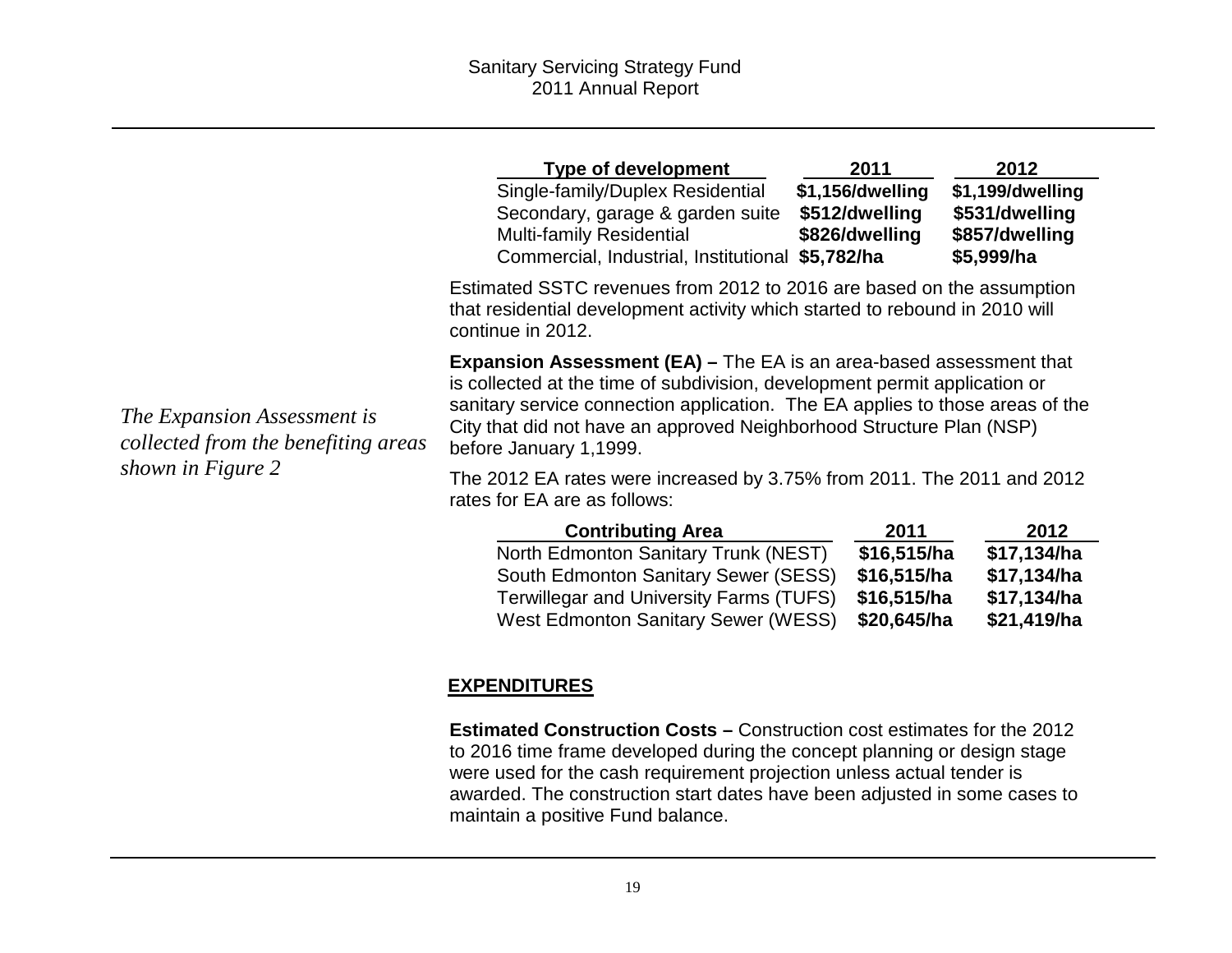## **SANITARY SERVICING STRATEGY FUND - 5 YEAR PROJECTION**

|                                     | 2012            | 2013           | 2014           | 2015            | 2016             |
|-------------------------------------|-----------------|----------------|----------------|-----------------|------------------|
| <b>Opening Balance</b>              | 27,339,175<br>S | 19,676,737 \$  | 5,162,310 \$   | 8,586,415       | 15,359,158<br>æ. |
| Interest                            | 349,994         | 245,931        | 169,737        | 353,875         | 694,292          |
| <b>Utility Contribution</b>         | 1,300,000       | 1,300,000      | 1,300,000      | 1,300,000       | 1,300,000        |
| <b>Sanitary Sewer Trunk Charge</b>  | 10,363,573      | 10,747,099     | 12,015,635     | 12,580,115      | 9,159,679        |
| <b>Expansion Assessment</b>         | 5,540,074       | 7,149,093      | 7,470,802      | 7,844,342       | 7,219,609        |
| <b>Total Receipts</b>               | 17,553,642      | 19,442,123     | 20,956,175     | 22,078,333      | 18,373,580       |
| <b>Estimated Construction Costs</b> | (24,466,080)    | (33, 456, 550) | (17,032,069)   | (14, 805, 590)  | 8,223,758)       |
| <b>Other Estimated Expenditures</b> | 750,000)        | 500,000)       | 500,000)       | 500,000)        | 500,000)         |
| <b>Total Disbursements</b>          | (25,216,080)    | (33,956,550)   | (17, 532, 069) | (15,305,590)    | 8,723,758)       |
| <b>Closing Reserve Balance</b>      | 19,676,737      | 5,162,310 \$   | 8,586,415      | 15,359,158<br>S | 25,008,980       |

## **Construction Costs (Nominal Dollars)**

|                   | <b>Total</b>     |                 |   |                          |                          |    |            |           |
|-------------------|------------------|-----------------|---|--------------------------|--------------------------|----|------------|-----------|
|                   | 2012-2016        | 2012            |   | 2013                     | 2014                     |    | 2015       | 2016      |
| W13               | 12,236,000<br>\$ | \$<br>7,400,000 | S | 4,836,000 \$             | $\overline{\phantom{0}}$ | \$ |            | \$        |
| SW3B              |                  |                 |   |                          |                          |    |            |           |
| NL <sub>2</sub>   | 550,160          | 550,160         |   |                          |                          |    |            |           |
| W <sub>1</sub>    | 25,000           | 25,000          |   |                          |                          |    |            |           |
| W14               | 26,064,000       | 13,584,000      |   | 12,480,000               |                          |    |            |           |
| SE4               | 1,967,000        | 1,967,000       |   |                          |                          |    |            |           |
| SA <sub>10a</sub> | 14,365,485       | 439,920         |   | 6,780,550                | 7,085,675                |    | 59,339     |           |
| SA <sub>1a</sub>  | 19,846,744       | 500,000         |   | 9,360,000                | 9,946,394                |    | 40,351     |           |
| SA <sub>1</sub> d | 3,500,000        |                 |   |                          |                          |    | 3,500,000  |           |
| SW <sub>4</sub>   | 11,205,901       |                 |   |                          |                          |    | 11,205,901 |           |
| SW <sub>5</sub>   | 8,223,758        |                 |   |                          |                          |    |            | 8,223,758 |
| <b>Total</b>      | 97,984,047       | 24,466,080      |   | 33,456,550 \$ 17,032,069 |                          | S  | 14,805,590 | 8,223,758 |

**Table 1**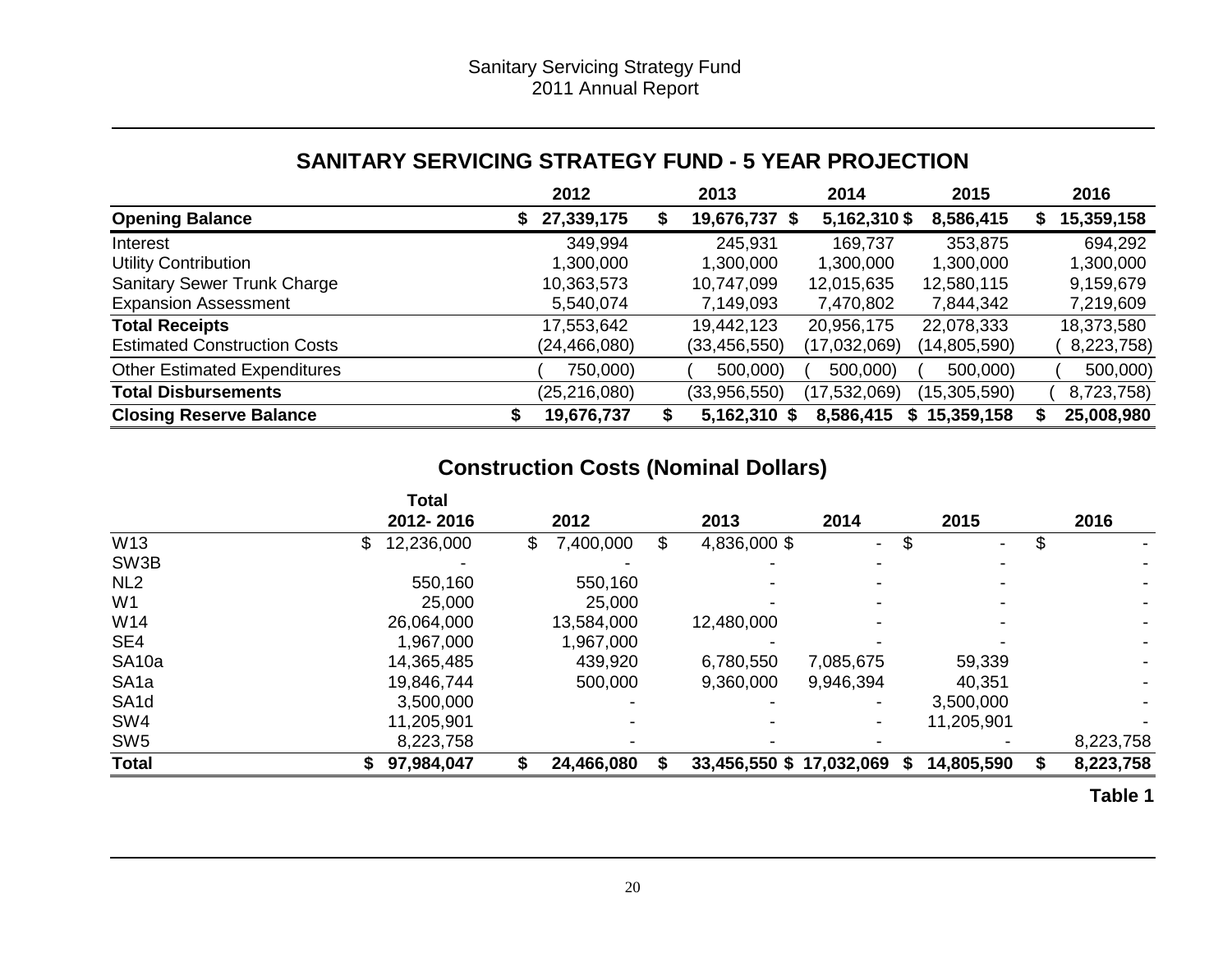## **4.3 STATEMENT OF FUND ACTIVITIES AND BALANCE**

The Statement of Fund Activities and Balance for 2011 are shown on Table 2, while Figure 4 shows each revenue component as a percentage of the total revenues. Figure 5 shows the historical SSSF revenue breakdown whereas Figure 6 shows the historical SSSF expenditures.

### **REVENUES**

Total revenues for 2011 were \$18.2M which is higher than the amount of \$15.4M collected in 2010.

- • **Sanitary Sewer Trunk Charge (SSTC)** – For 2011, SSTC revenues totaled \$9.58M, a significant increase from the 2010 SSTC revenues of \$6.92M. For this year, single-family/duplex developments continue to contribute more than the multi-family developments, with the respective revenues being \$4.74M versus \$ 2.64M. This is similar to the situation in 2010 when the single-family/duplex contribution was \$4.02M versus the multi-family total of \$1.97M. The remaining SSTC revenues, \$2.20M, came from commercial, industrial, and institutional sectors, much higher than the \$0.93M collected in 2010.
- ♦ **Expansion Assessment (EA)** - For 2011, the total EA collected was \$7.05M, slightly up from the \$7.04M collected in 2010.
- ♦ **Utility Contribution –** Utility contribution in 2011 was \$1.3M as in past years.
- ♦ **Interest Earned –** Total interest earned during 2011 was \$0.26M compared to \$0.12M in 2010 due to higher interest rate and earlier receipt of SSTC and EA in the year.

*Total SSTC for 2011 were 38% more than the amount collected in 2010* 

*Revenues from single family & duplex units were higher than multi-family units in 2011* 

*SSTC collected from commercial, industrial and institutional development was up by 137%* 

*Interest earned was up by 126%*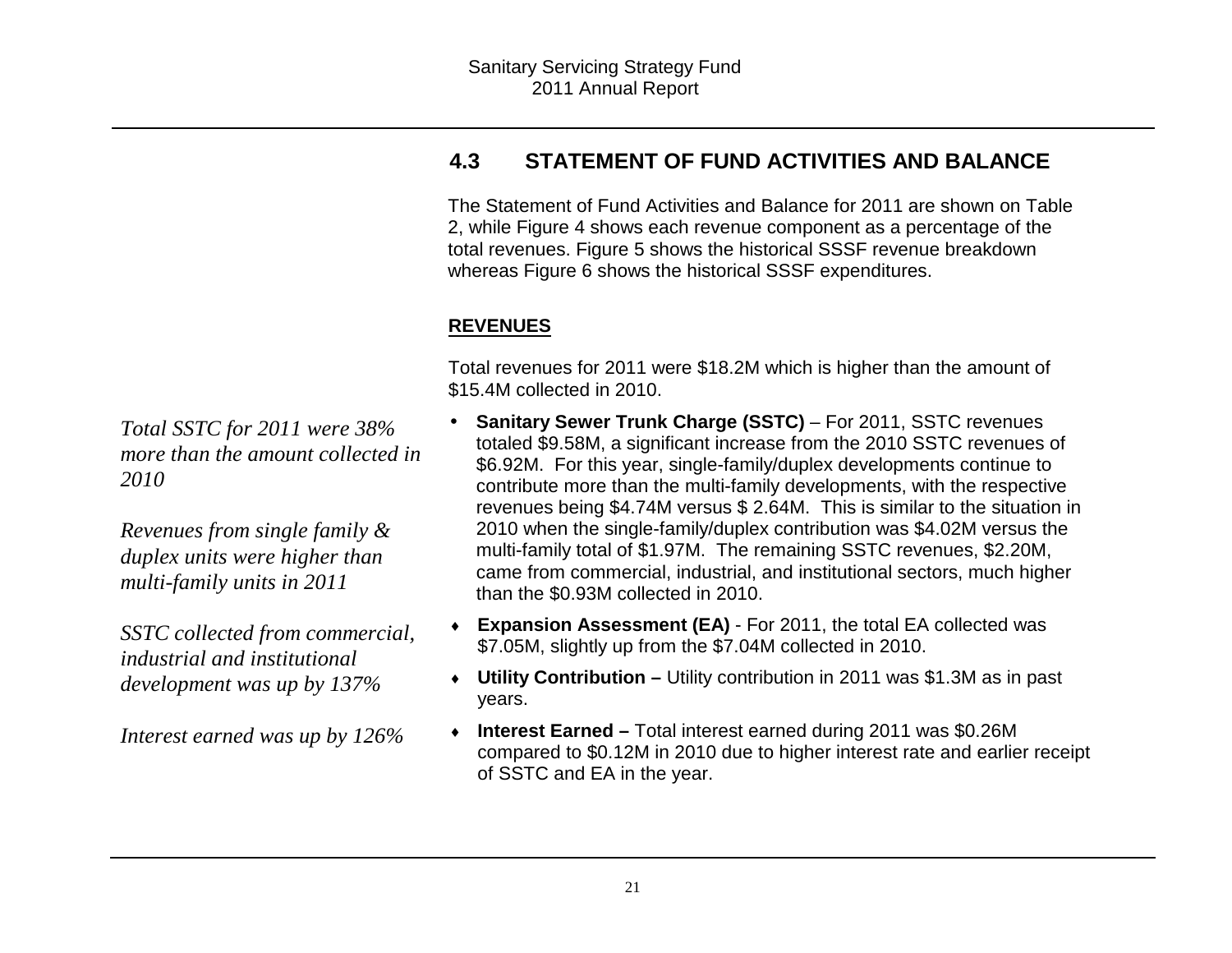#### **EXPENDITURES**

 The largest single item of expenditure in 2011 was \$4.0 M for the construction of SESS Stages SA1b&c. Another \$2.9 M were spent in the construction of NEST Stages NL2/NL3/N1, while the rest were spent on SESS Stages SW2-SW5, WESS Stages1 & W13, and SSSF Developer-built projects as well as several engineering studies.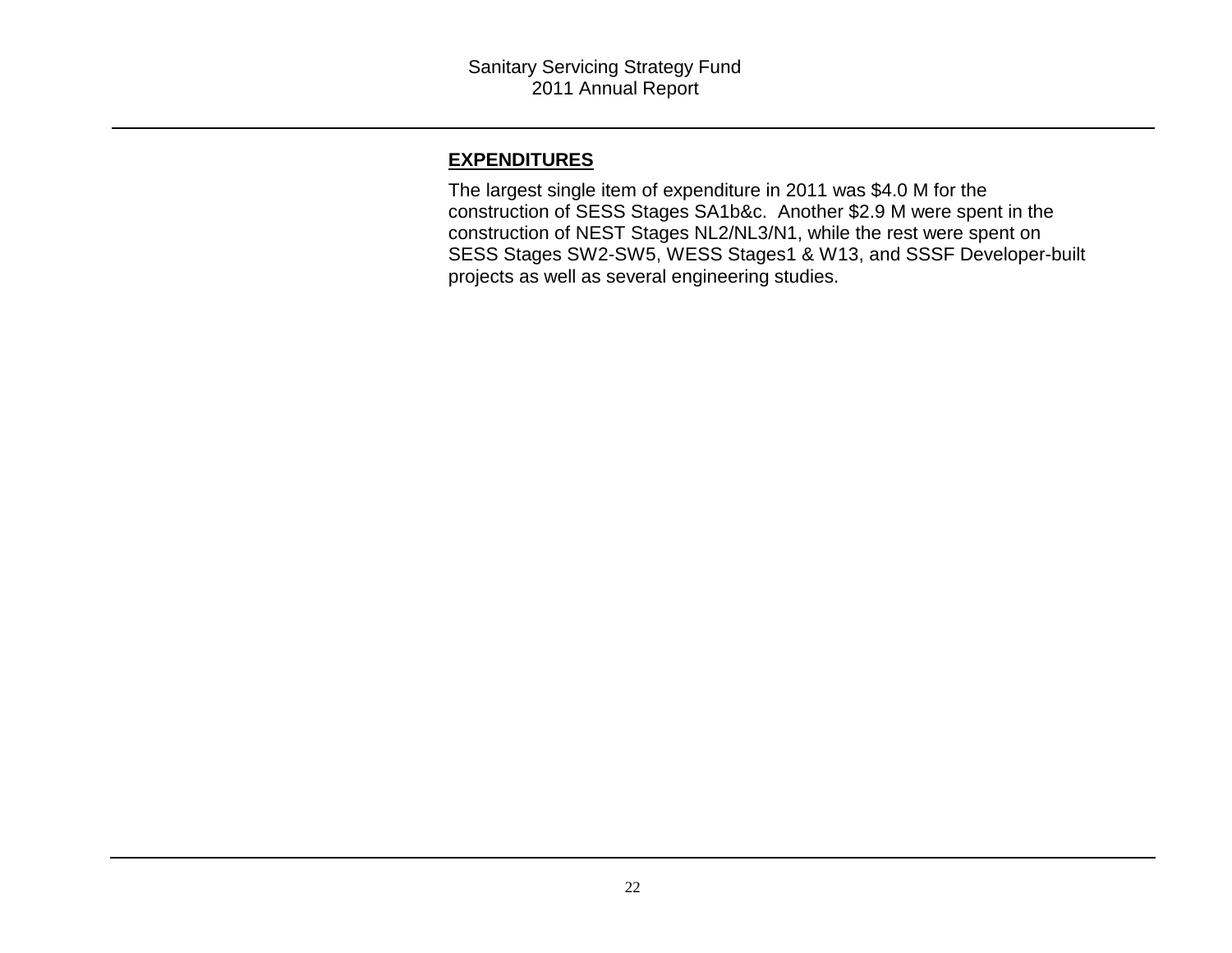#### **STATEMENT OF FUND ACTIVITIES & BALANCE**

# Sanitary Servicing Strategy Fund For the Period Ending December 31, 2011

|                                                                           | 2010            | 2011            | 2011          | 2011          |
|---------------------------------------------------------------------------|-----------------|-----------------|---------------|---------------|
|                                                                           | Actual          | Actual          | <b>Budget</b> | Variance      |
| <b>REVENUES</b>                                                           |                 |                 |               |               |
| Sanitary sewer trunk charge - single/duplex revenue                       | \$<br>4,021,785 | 4,739,723<br>\$ | \$4,100,000   | \$<br>639,723 |
| Sanitary sewer trunk charge - multi family revenue                        | 1,971,953       | 2,638,986       | 2,300,000     | 338,986       |
| Sanitary sewer trunk charge - commercial/industrial/institutional revenue | 929,720         | 2,198,664       | 900,000       | 1,298,664     |
| <b>Expansion assessment</b>                                               | 7,035,508       | 7,049,410       | 5,000,000     | 2,049,410     |
| Secondary suite refund                                                    | 41,738          |                 |               |               |
|                                                                           | 14,000,704      | 16,626,783      | 12,300,000    | 4,326,783     |
| Utility system contribution                                               | 1,300,000       | 1,300,000       | 1,191,667     | 108,333       |
| Interest earned                                                           | 116,383         | 263,003         | 162,000       | 101,003       |
| <b>Total Revenues</b>                                                     | 15,417,088      | 18, 189, 787    | 13,653,667    | 4,536,120     |
| <b>EXPENDITURES</b>                                                       |                 |                 |               |               |
| NEST Stage NL2 & NL3                                                      | 3,139,871       | 2,904,335       | 2,520,837     | 383,498)      |
| SESS SA1b&c                                                               | 3,663,258       | 4,008,980       | 4,021,413     | 12,433        |
| SESS SW2-SW5                                                              | 442,883         | 167,411         |               | 167,411)      |
| Developer Built Projects (W14 & SE4b)                                     | 364,610         | 3,762,067       | 12,191,663    | 8,429,596     |
| WESS W1                                                                   | 2,158,408       | 108,938         | 183,337       | 74,399        |
| WESS W13                                                                  | 140,940         | 1,397,727       | 2,264,163     | 866,436       |
| <b>Concept Plans</b>                                                      | 122,496         | 390,587         | 916,663       | 526,076       |
| <b>Total Expenditures</b>                                                 | 10,032,466      | 12,740,045      | 22,098,076    | 9,358,031     |
| <b>Excess of Revenues over Expenditures</b>                               | 5,384,622       | 5,449,742       | 8,444,409)    | 13,894,151    |
| Balance - January 1, 2011                                                 | 16,504,812      | 21,889,433      | 21,889,433    |               |
| Balance - December 31, 2011                                               | 21,889,433      | 27,339,175      | 13,445,024    | 13,894,151    |
|                                                                           |                 |                 |               |               |

**Table 2**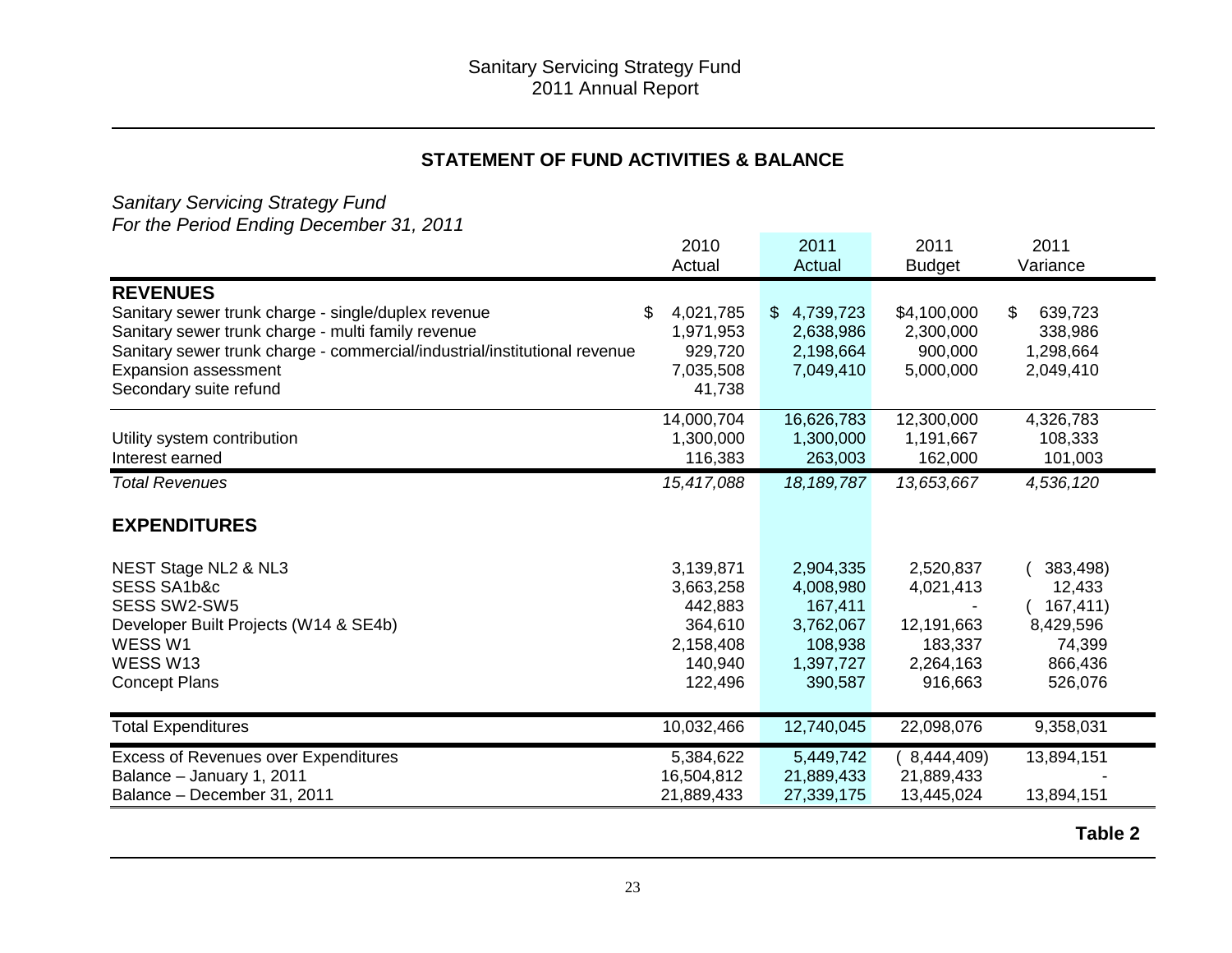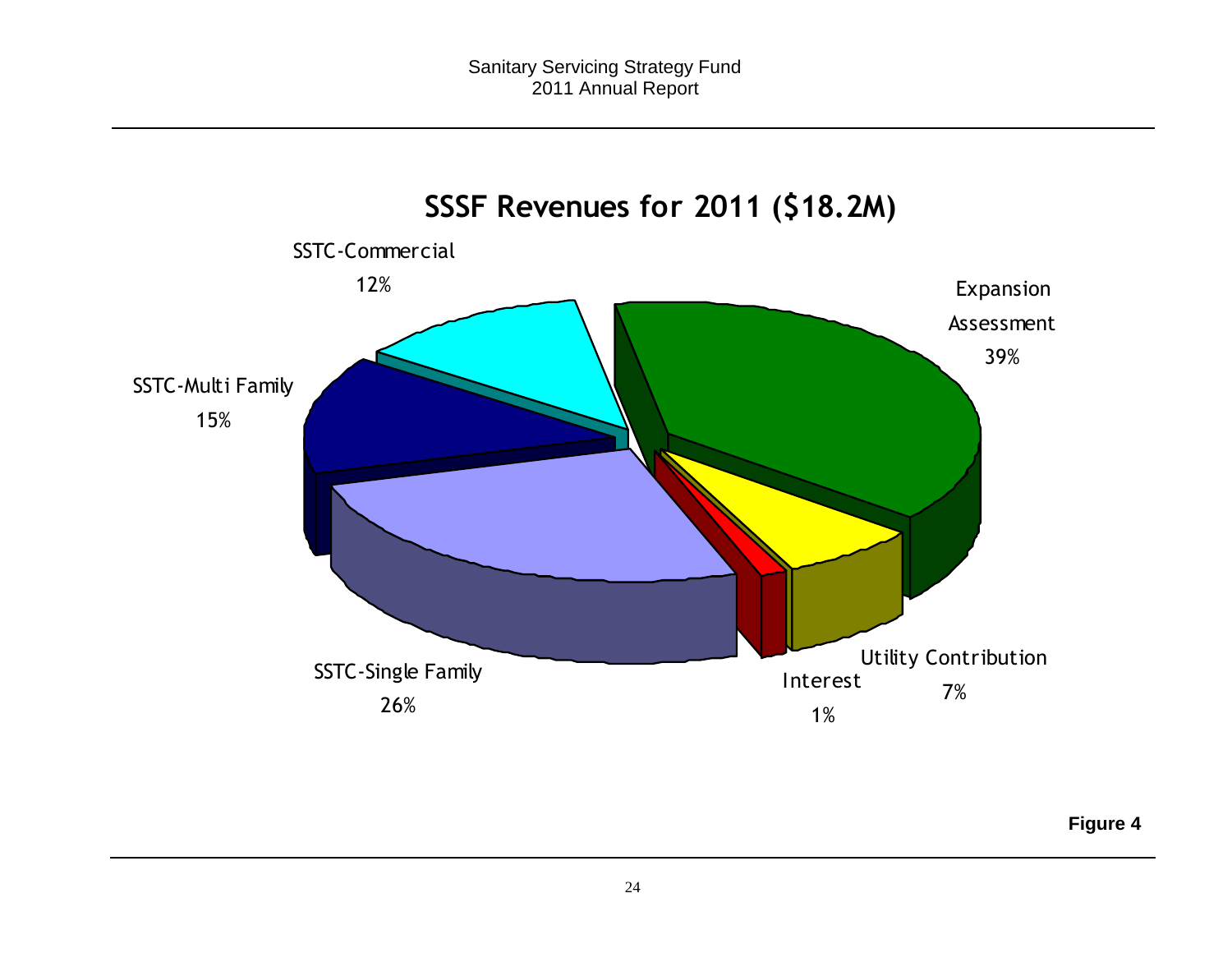

## **SSSF REVENUE BREAKDOWN**